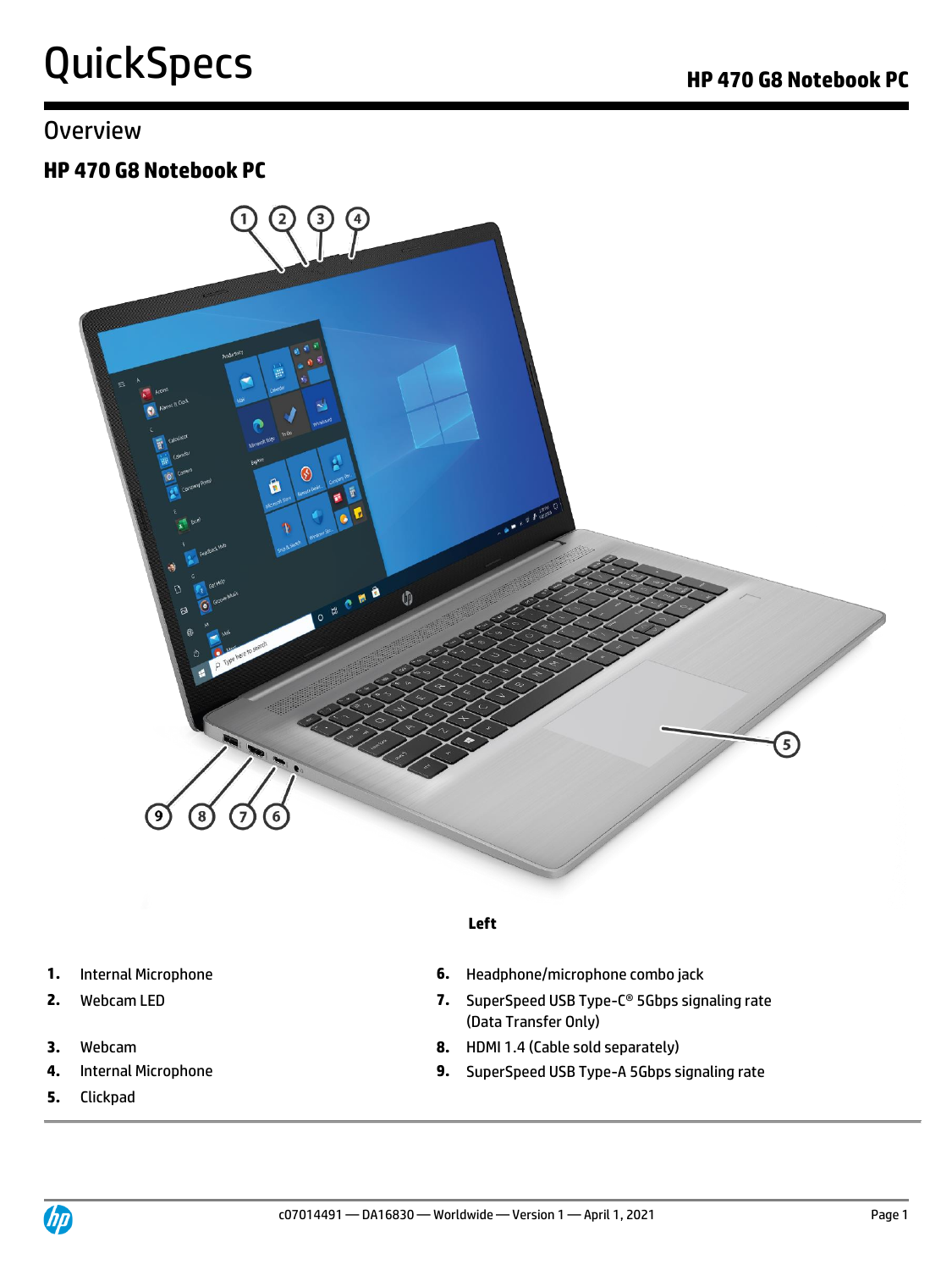# **Overview**



### **Right**

- **1.** Power Button **4.** Hard Drive LED
- **2.** Power Connector **5.** Power LED
- **3.** SuperSpeed USB Type- A 5Gbps signaling rate **6.** Touch Fingerprint Sensor (Select models)
- 
- -

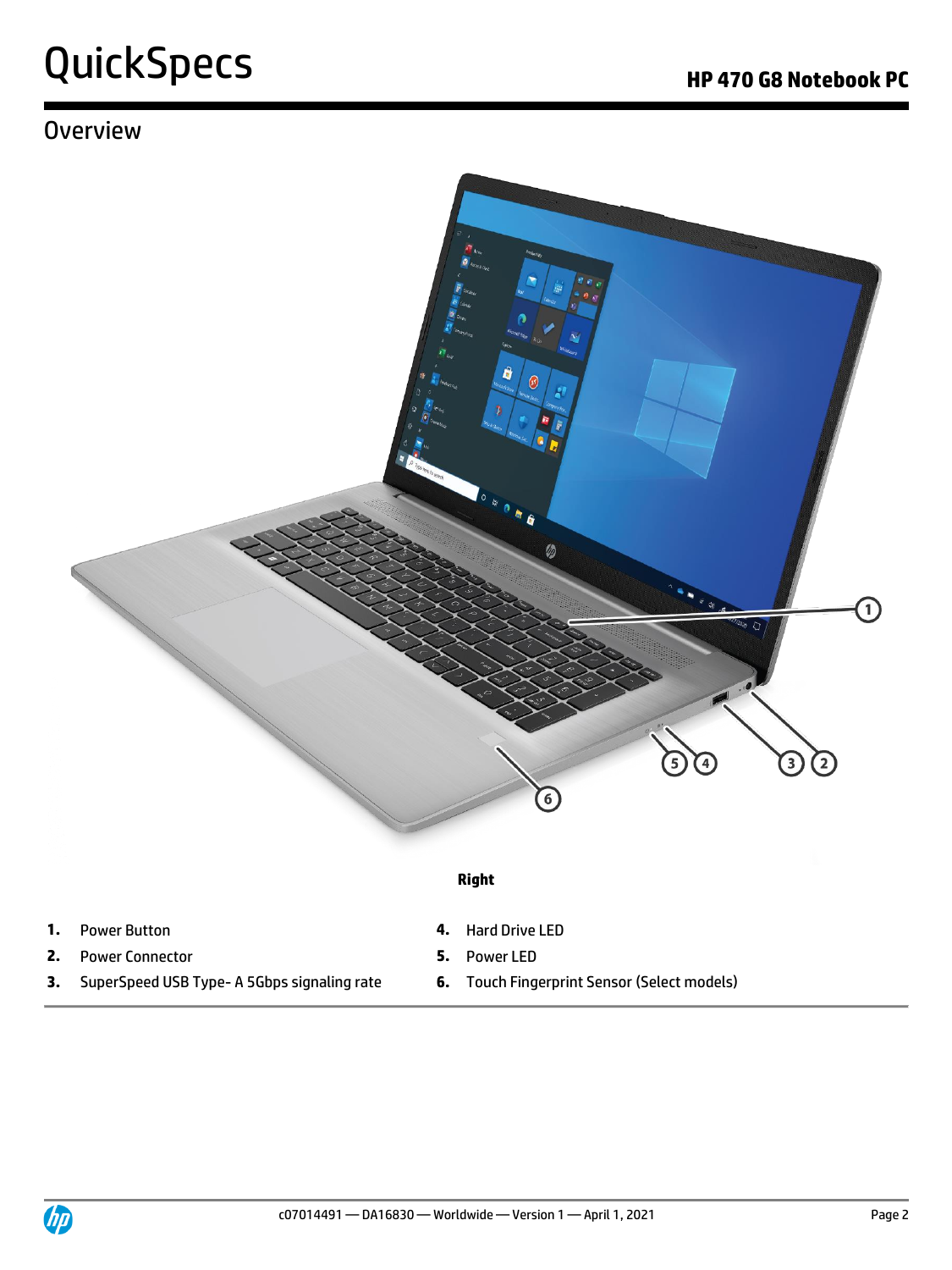## **Overview**

## **At a Glance**

- A new compact design with lift-anywhere edge and configurable all metal chassis
- Choice of 10<sup>th</sup> and 11th generation Intel® Core<sup>™</sup> i7, i5 and i3 processors
- Preinstalled with Windows 10 versions or FreeDOS
- NVIDIA® GeForce® MX450 (2 GB DDR5 dedicated); NVIDIA® GeForce® MX330 (2 GB DDR5 dedicated)
- Fast and upgradeable dual channel DDR4 SODIMM memory up to 16 GB
- Choice of 17.3" diagonal HD, Ultra Wide Viewing Angle FHD, Non-Touch screen
- Features redesigned quiet and responsive HP Keyboard with the HP Programmable key and backlit options
- Choice of solid state drives up to 1TB
- TPM2.0, Touch Fingerprint reader
- Supports wireless options for connectivity on the go including gigabit-data rate Wi-Fi 6
- Battery Life up to 8 hours 30 minutes<sup>1</sup>

1. Windows 10 MM18 battery life will vary depending on various factors including product model, configuration, loaded applications, features, use, wireless functionality, and power management settings. The maximum capacity of the battery will naturally decrease with time and usage. See www.bapco.com for additional details.

### **NOTE: See important legal disclosures for all listed specs in their respective features sections.**

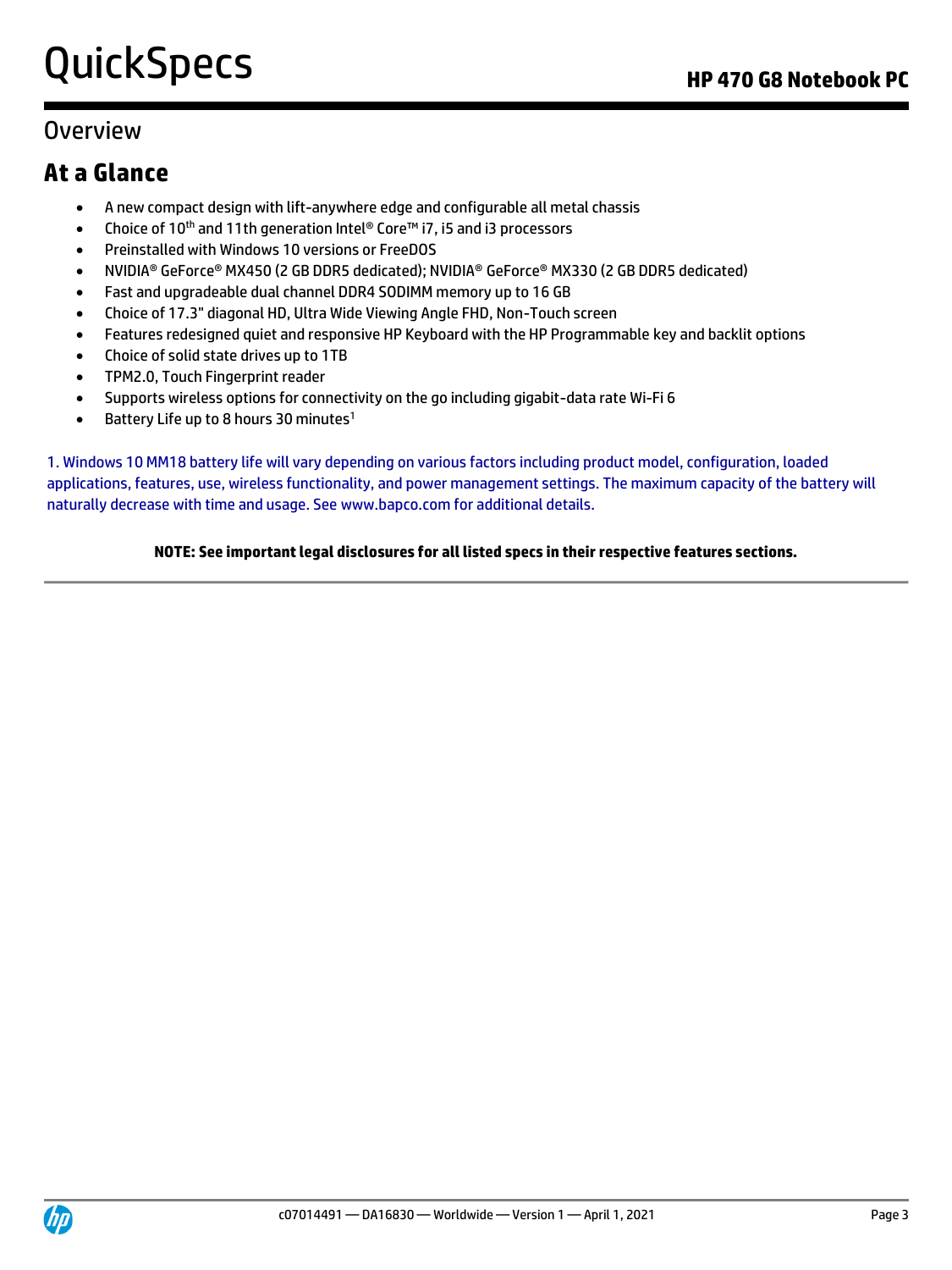## Technical Specifications

## **PRODUCT NAME**

HP 470 G8 NOTEBOOK PC

## **OPERATING SYSTEMS**

**Preinstalled** Windows 10 Pro 64 – HP recommends Windows 10 Pro for business<sup>1</sup> Windows 10 Home 64<sup>1</sup> Windows 10 Home Single Language 64<sup>1</sup> FreeDOS

1. Not all features are available in all editions or versions of Windows. Systems may require upgraded and/or separately purchased hardware, drivers, software or BIOS update to take full advantage of Windows functionality. Windows 10 is automatically updated, which is always enabled. ISP fees may apply and additional requirements may apply over time for updates. See [http://www.windows.com/.](http://www.windows.com/)

## **PROCESSORS**

Intel® Core™ i7-1065G7 processor (1.3 GHz base frequency, up to 3.9 GHz with Intel® Turbo Boost Technology, 8 MB L3 cache, 4 cores) 2,3,4,5 Intel® Core™ i7-1165G7 processor (Up to 4.7 GHz with Intel® Turbo Boost Technology, 12 MB L3 cache, 4 cores) 2,3,4,5 Intel® Core™ i5-1035G1 with Intel® UHD Graphics (1.0 GHz base frequency, up to 3.6 GHz with Intel® Turbo Boost Technology, 6 MB L3 cache, 4 cores) 2,3,4,5 Intel® Core™ i5-1135G7 (2.4 GHz base frequency, up to 4.2 GHz with Intel® Turbo Boost Technology, 8 MB L3 cache, 4 cores) 2,3,4,5 Intel® Core™ i3-1005G1 with Intel® UHD Graphics (1.2 GHz base frequency, up to 3.4 GHz with Intel® Turbo Boost Technology, 4 MB L3 cache, 2 cores) 2,3,4,5 Intel® Core™ i3-1115G4 with Intel® UHD Graphics (up to 4.1 GHz with Intel® Turbo Boost Technology, 6 MB L3 cache, 2 cores) 2,3,4,5 Intel® Core™ i3-1125G4 with Intel® UHD Graphics (2.0 GHz base frequency, up to 3.7 GHz with Intel® Turbo Boost Technology, 8 MB L3 cache, 4 cores) 2,3,4,5

### **Processors Family**

11th Generation Intel® Core™ i7 processor 10th Generation Intel® Core™ i7 processor 11th Generation Intel® Core™ i5 processor 10th Generation Intel® Core™ i5 processor 11th Generation Intel® Core™ i3 processor 10th Generation Intel® Core™ i3 processor

2. Multicore is designed to improve performance of certain software products. Not all customers or software applications will necessarily benefit from use of this technology. Performance and clock frequency will vary depending on application workload and your hardware and software configurations. Intel's numbering, branding and/or naming is not a measurement of higher performance.

3. Processor speed denotes maximum performance mode; processors will run at lower speeds in battery optimization mode.

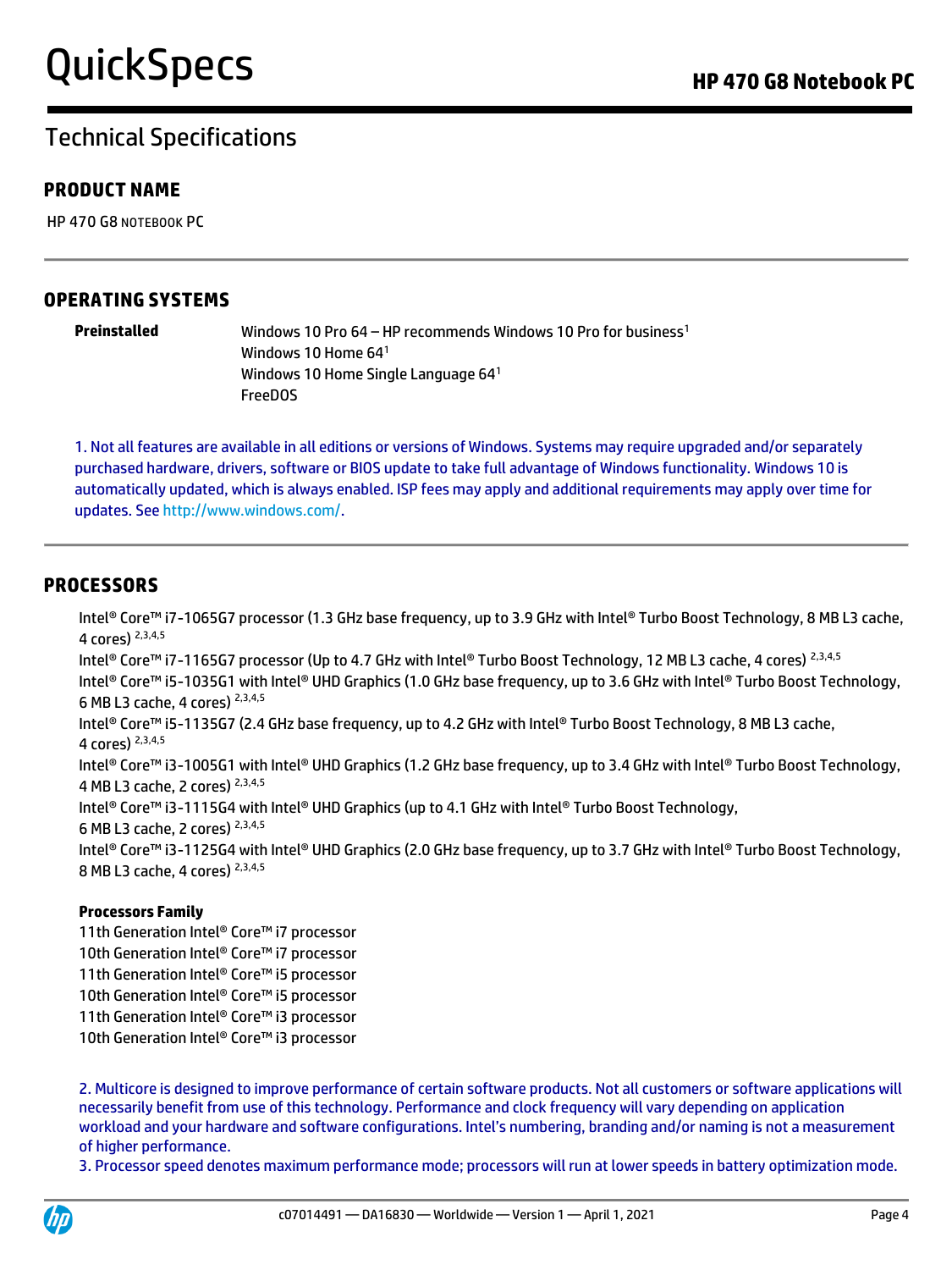4. Intel® Turbo Boost performance varies depending on hardware, software and overall system configuration. See http://www.intel.com/technology/turboboost for more information.

5. In accordance with Microsoft's support policy, HP does not support the Windows 8 or Windows 7 operating system on products configured with Intel and AMD 7th generation and forward processors or provide any Windows 8 or Windows 7 drivers o[n http://www.support.hp.com.](http://www.support.hp.com/)

## **CHIPSET**

Integrated with processor

## **GRAPHICS**

#### **Integrated**

Intel® UHD Graphics <sup>6</sup> Intel® Iris Plus Graphics <sup>6</sup> Intel® Iris Xe Graphics 6,7

#### **Discrete**

NVIDIA® GeForce® MX450 (2 GB DDR5 dedicated) NVIDIA® GeForce® MX330 (2 GB DDR5 dedicated)

#### **Supports**

Support HD decode, DX12, HDMI 1.4b

#### 6. HD content required to view HD images.

Integrated graphics depends on processor. NVIDIA® Optimus™ technology requires an Intel processor, plus an NVIDIA® GeForce® discrete graphics configuration and is available on Windows 10 Pro OS. With NVIDIA® Optimus™ technology, full enablement of all discrete graphics video and display features may not be supported on all systems (e.g. OpenGL applications will run on the integrated GPU or the APU as the case may be).

7. Intel® Iris® Xe Graphics capabilities require system to be configured with Intel® Core™ i5 or i7 processors and dual channel memory. Intel® Iris® Xe Graphics with Intel® Core™ i5 or 7 processors and single channel memory will only function as UHD graphics.

### **DISPLAYS**

### **Internal**

#### **Non-Touch**

43.9 cm (17.3") diagonal, HD+ (1600 x 900), Anti-Glare LED SVA, 250 nits, 60% NTSC, eDP 1.2 w/o PSR 6,8 43.9 cm (17.3") diagonal, FHD (1920 x 1080), Anti-Glare LED UWVA, 250 nits, 45% NTSC, eDP 1.2 w/o PSR 6,8 43.9 cm (17.3") diagonal FHD (1920 x 1080), Anti-Glare WLED UWVA, 300 nits, 72% UWVA eDP 1.4+PSR2 slim 60Hz Narrow Bezel 6,7

### **Displays Support**

HDMI v1.4b up to 1920x1080 60Hz

#### **Display Size**

17.3"

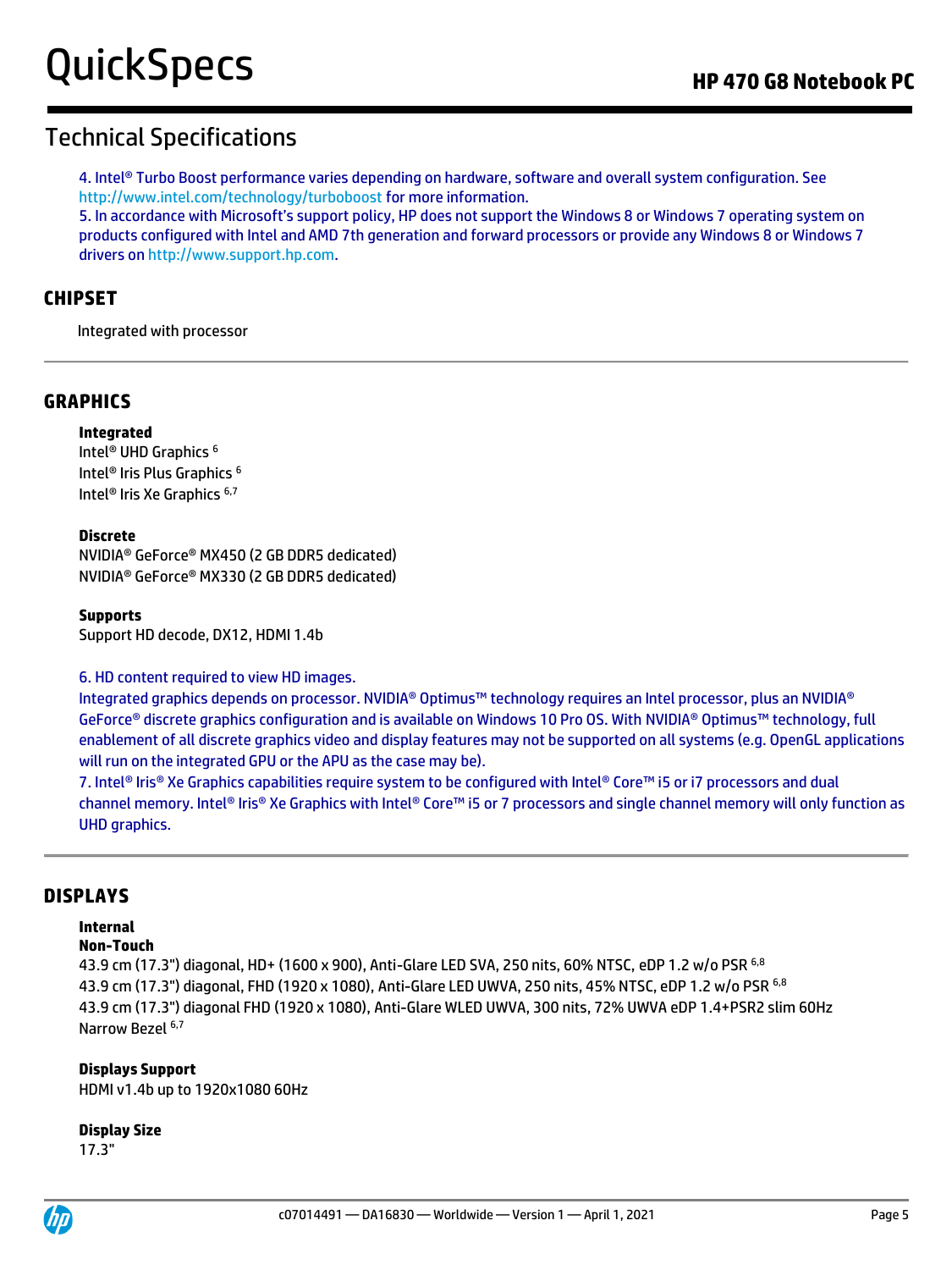## Technical Specifications

43.9 cm (17.3")

6. HD content required to view HD images.

8. Resolutions are dependent upon monitor capability, and resolution and color depth settings.

### **STORAGE AND DRIVES**

#### **Primary Storage**

512 GB Intel® PCIe® NVMe™ QLC M.2 SSD with 32 GB Intel® Optane™ memory H10<sup>9</sup> 256 GB Intel® PCIe® NVMe<sup>™</sup> QLC M.2 SSD with 16 GB Intel® Optane™ memory H10<sup>9</sup> 256 GB up to 1 TB PCIe® NVMe™ M.2 Value SSD TLC 128 GB PCIe® NVMe™ M.2 SSD TLC 128 GB PCIe® M.2 SSD + 1 TB 5400 rpm SATA <sup>10</sup> 256 GB PCIe® SSD + 1 TB 5400 rpm SATA <sup>10</sup> 512 GB PCIe® SSD + 1 TB 5400 rpm SATA <sup>10</sup> 500 GB up to 2 TB 5400 rpm SATA

#### **NOTE: All slots are customer non-accessible / non-upgradeable**

9. Intel® Optane™ memory system acceleration does not replace or increase the DRAM in your system. Requires 8th Gen or higher Intel® Core™ processor, BIOS version with Intel® Optane™ supported, Windows 10 64-bit, and an Intel® Rapid Storage Technology (Intel® RST) driver

10. For storage drives, GB = 1 billion bytes. TB = 1 trillion bytes. Actual formatted capacity is less. Up to 30 GB (for Windows 10) is reserved for system recovery software.

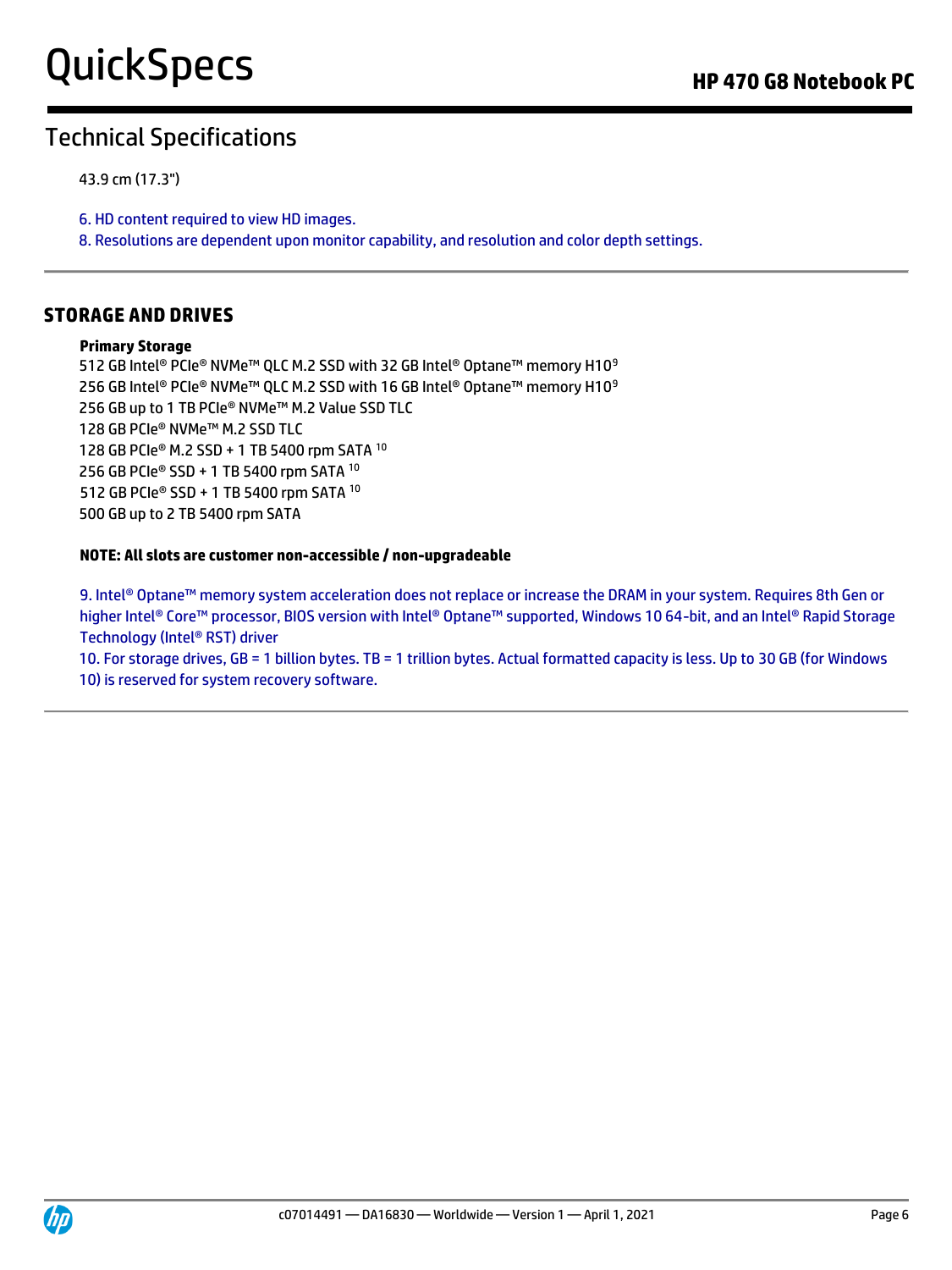## **MEMORY**

**Maximum Memory**  16 GB DDR4-3200 SDRAM <sup>11</sup>

#### **Memory**

16 GB DDR4-3200 SDRAM (2 x 8 GB) <sup>11</sup> 16 GB DDR4-2666 SDRAM (2 x 8 GB) <sup>11</sup> 12 GB DDR4-3200 SDRAM (1 x 8 + 1 x 4GB) <sup>11</sup> 12 GB DDR4-2666 SDRAM (1 x 8 + 1 x 4GB) <sup>11</sup> 8 GB DDR4-3200 SDRAM (1 x 8 GB) <sup>11</sup> 8 GB DDR4-2666 SDRAM (1 x 8 GB) <sup>11</sup> 8 GB DDR4-3200 SDRAM (2 x 4 GB) <sup>11</sup> 8 GB DDR4-2666 SDRAM (2 x 4 GB) <sup>11</sup> 4 GB DDR4-3200 SDRAM (1 x 4 GB) <sup>11</sup> 4 GB DDR4-2666 SDRAM (1 x 4 GB) <sup>11</sup>

#### **Memory Slots** 2 SODIMM Both slots are customer non-accessible / non-upgradeable Supports Dual Channel Memory

#### **NOTE: All slots are customer non-accessible / non-upgradeable**

11. Due to the non-industry standard nature of some third-party memory modules, we recommend HP branded memory to ensure compatibility. If you mix memory speeds, the system will perform at the lower memory speed.

## **NETWORKING/COMMUNICATIONS**

#### **WLAN**  Intel® AX201 Wi-Fi 6 (2x2) and Bluetooth® 5 Combo, vPro™ <sup>12</sup> Realtek 802.11a/b/g/n/ac (2x2) Wi-Fi® with Bluetooth® 5 Combo <sup>13</sup>

12. Wireless access point and internet service required and sold separately. Availability of public wireless access points limited. Wi-Fi 6 is backwards compatible with prior 802.11 specs. The specifications for Wi-Fi 6 (802.11ax) are draft and are not final. If the final specifications differ from the draft specifications, it may affect the ability of the notebook to communicate with other 802.11ax devices.

13. Wireless access point and internet service required and sold separately. Availability of public wireless access points limited. Wi-Fi 5 (802.11 ac) is backwards compatible with prior 802.11 specs.

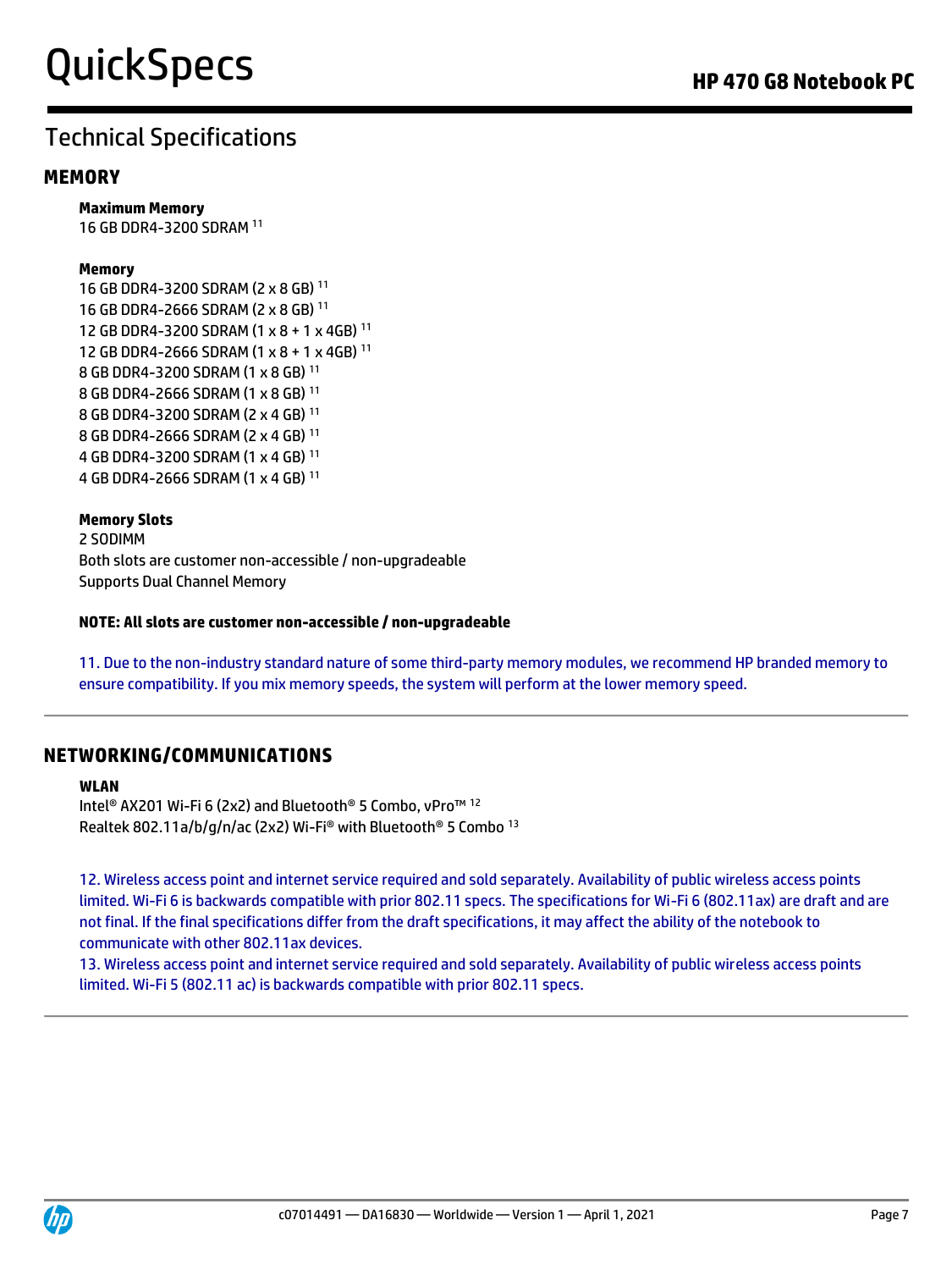## **AUDIO/MULTIMEDIA**

#### **Audio**

HP Far-field Cortana support HP Audio Center Support Alexa Dual Speakers Integrated dual array microphone

#### **Camera**

HP TrueVision HD webcam + Dual array digital microphone

**Webcam** 720p HD camera <sup>6</sup>

6. HD content required to view HD images.

## **KEYBOARDS/POINTING DEVICES/BUTTONS & FUNCTION KEYS**

#### **Keyboard**

Island-style ash silver backlit keyboard with numeric keypad and touchpad with image sensor <sup>14</sup> Island-style ash silver keyboard with numeric keypad and Touchpad with image sensor

### **Pointing Device**

Touchpad with multi-touch gesture support

### **Function Keys**

ESC

- F1 help
- F2 Brightness Down
- F3 Brightness Up
- F4 Backlight Toggle
- F5 Audio Mute
- F6 Volume Down
- F7 Volume Up

F8 - Plays the previous track of an audio CD or the previous section of a DVD or a Blu-ray Disc (BD).

- F9 Starts, pauses, or resumes playback of an audio CD, a DVD, or a BD
- F10 Plays the next track of an audio CD or the next section of a DVD or a BD
- F11 Display Switching
- F12 Insert

14. Backlit keyboard is an optional feature.

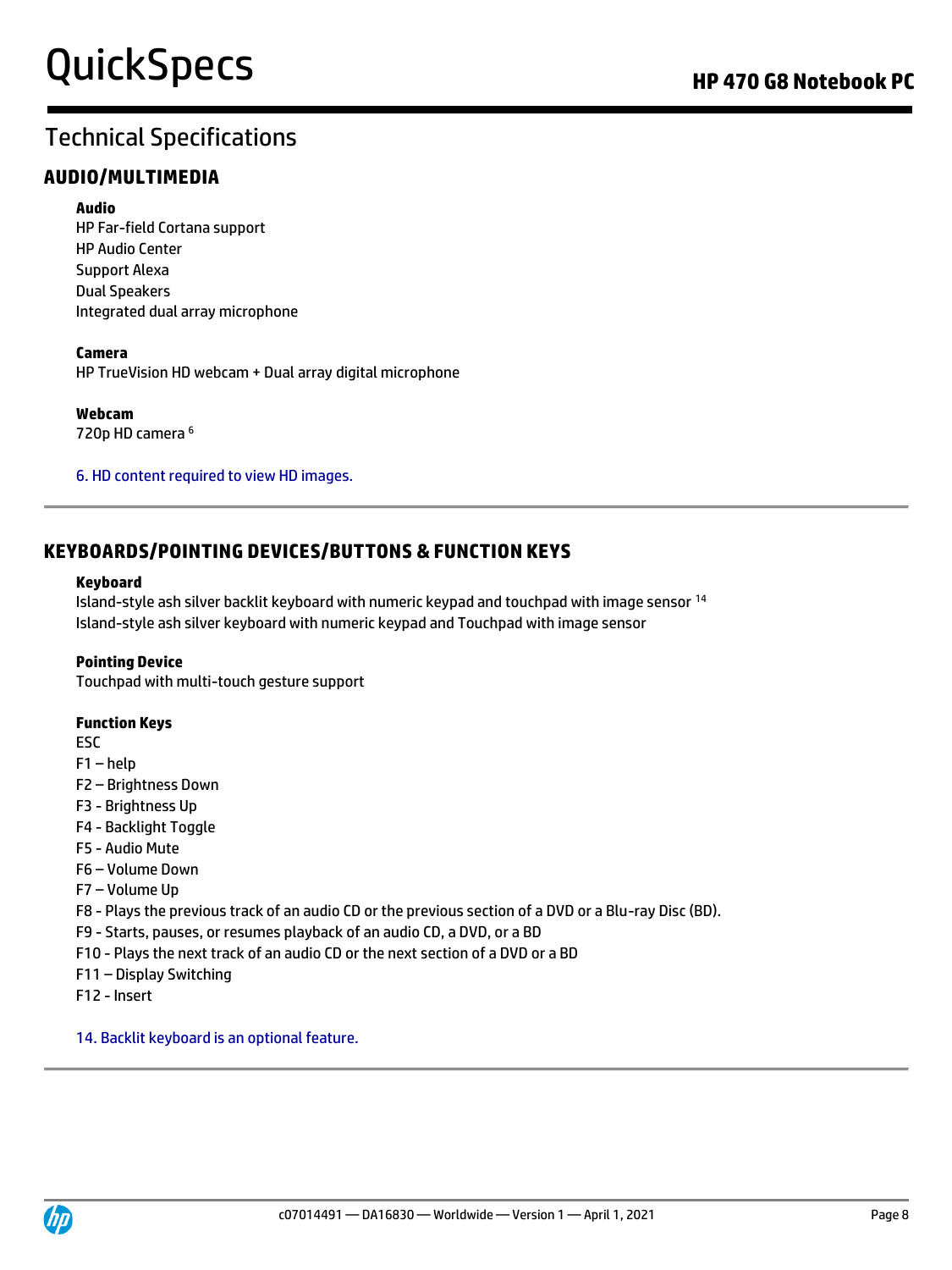## **SOFTWARE AND SECURITY**

#### **Software**

HP Support Assistant<sup>15</sup> Native Miracast Support<sup>16</sup>

### **Security Management**

TPM2.0<sup>17</sup> Fingerprint Reader Windows Defender<sup>18</sup>

15. HP Support Assistant requires Windows and Internet access. 16. Miracast is a wireless technology your PC can use to project your screen to TVs, projectors, and streaming. 17. Firmware TPM is version 2.0. Hardware TPM is v1.2, which is a subset of the TPM 2.0 specification version v0.89 as implemented by Intel Platform Trust Technology (PTT). 18. Windows Defender Opt In, Windows 10, and internet connection required for updates.

### **POWER**

HP Smart 65 W External AC power adapter <sup>19</sup> HP Smart 45 W External AC power adapter <sup>19</sup>

**Primary Battery**  HP Long Life 3-cell, 41 Wh Li-ion 20, 21

**Power Cord**  1M length Power Cord

### **Battery Life**

Up to 8 hours 30 minutes<sup>21</sup>

19. Availability may vary by country.

20. Battery is internal and not replaceable by customer. Serviceable by warranty.

21. Windows 10 MM14 battery life will vary depending on various factors including product model, configuration, loaded applications, features, use, wireless functionality, and power management settings. The maximum capacity of the battery will naturally decrease with time and usage. See http://www.bapco.com for additional details.

## **WEIGHTS & DIMENSIONS**

**Product Weight** Starting at 4.6 lb<sup>22</sup> Starting at 2.085 kg<sup>22</sup>

### **Product Dimensions (w x d x h)**

15.77 x 10.14 x 0.78 in 40.07 x 25.78 x 1.99cm

22. Weight will vary by configuration. Does not include power adapter.

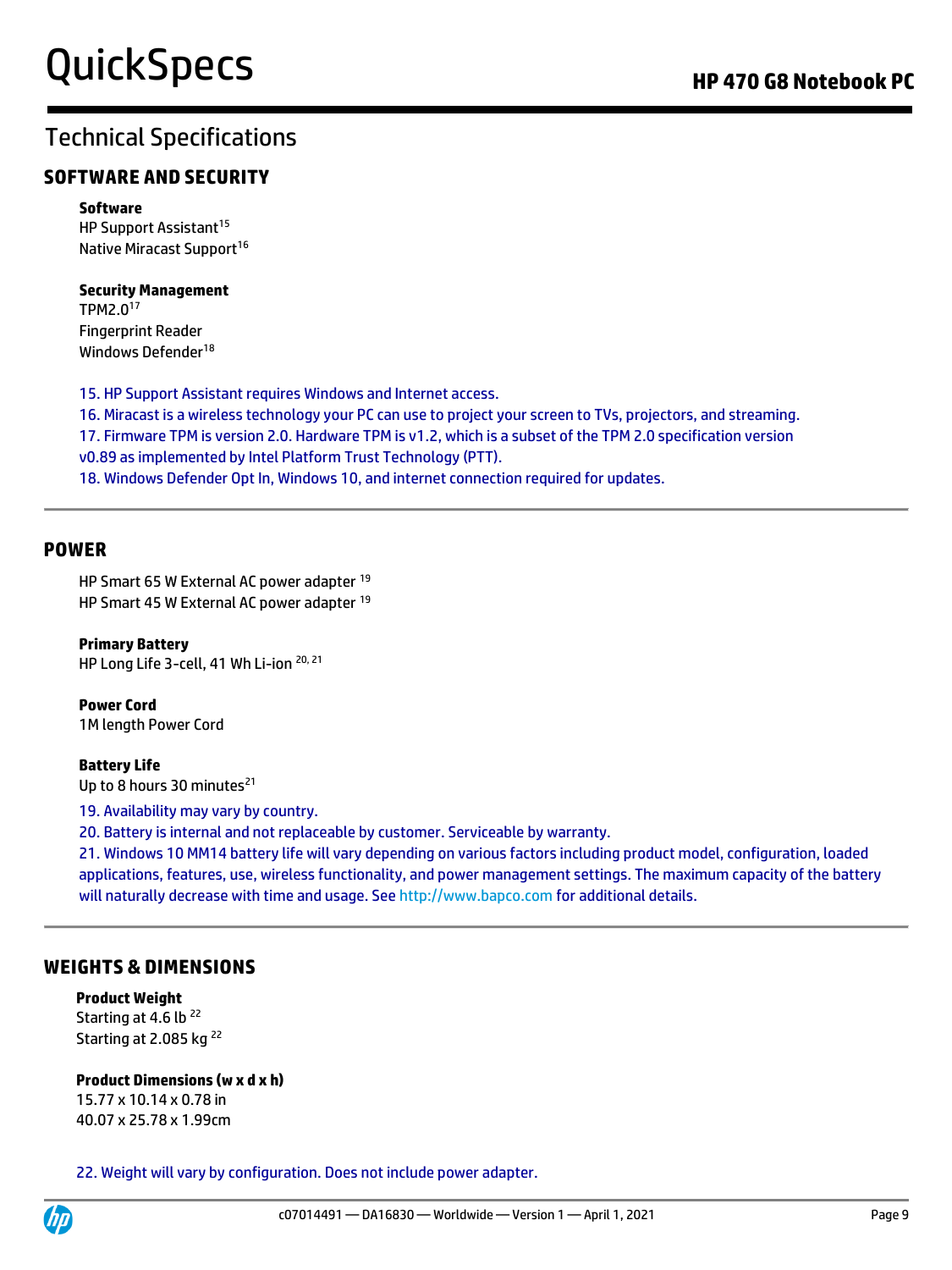# Technical Specifications

## **PORTS/SLOTS**

### **Ports**

2 SuperSpeed USB Type-A 5Gbps signaling rate<sup>23</sup> 1 HDMI 1.4 <sup>24</sup> 1 SuperSpeed USB Type-C<sup>®</sup> 5Gbps signaling rate<sup>23</sup> 1 AC power 1 Headphone/microphone combo jack

#### **Expansion Slots**  Push-Pull Insertion/Removal

23. SuperSpeed USB 20Gbps is not available.

24. HDMI cable sold separately.

## **SERVICE AND SUPPORT**

HP Services offers 1-year limited warranties and 90-day software support depending on country. Batteries have a default one year limited warranty. Refer to<http://www.hp.com/support/batterywarranty/> for additional battery information. On-site service and extended coverage is also available. HP Care Pack Services are optional extended service contracts that go beyond the standard limited warranties. To choose the right level of service for your HP product, use the HP Care Pack Services Lookup Tool at: [http://www.hp.com/go/cpc.](http://www.hp.com/go/cpc) 25

25. HP Care Packs are sold separately. Service levels and response times for HP Care Packs may vary depending on your geographic location. Service starts on date of hardware purchase. Restrictions and limitations apply. For details, visit http://www.hp.com/go/cpc. HP services are governed by the applicable HP terms and conditions of service provided or indicated to Customer at the time of purchase. Customer may have additional statutory rights according to applicable local laws, and such rights are not in any way affected by the HP terms and conditions of service or the HP Limited Warranty provided with your HP Product.

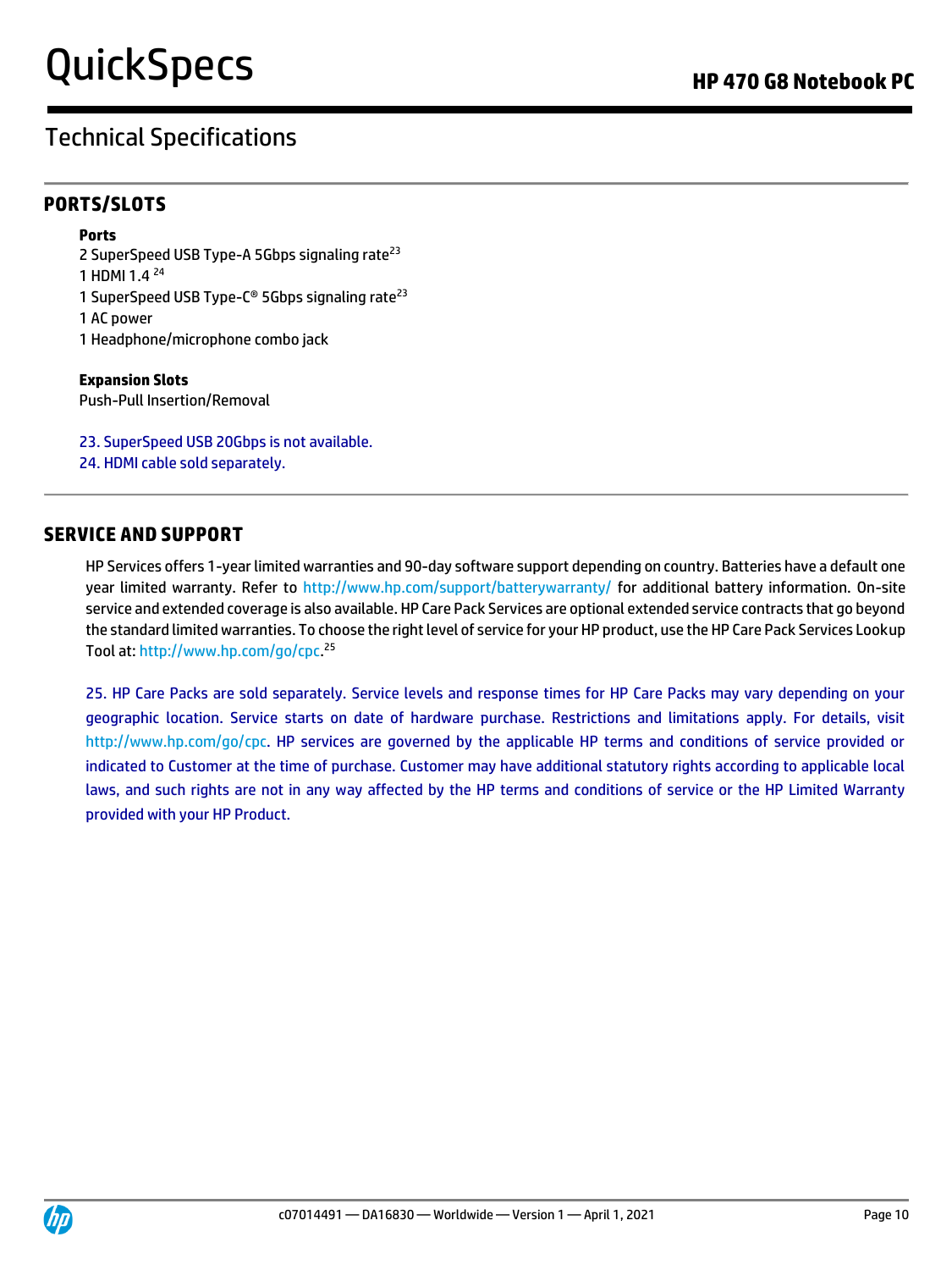## **SYSTEM UNIT**

| <b>Stand-Alone Power Requirements</b><br>(AC Power)       |                                                                                                  |
|-----------------------------------------------------------|--------------------------------------------------------------------------------------------------|
| <b>Nominal Operating Voltage</b>                          | 19.5V                                                                                            |
| <b>Average Operating Power</b>                            |                                                                                                  |
| Integrated graphics                                       | 7.69 W                                                                                           |
| <b>Discrete Graphics</b>                                  | N/A (Switchable graphics design)                                                                 |
| <b>Max Operating Power</b>                                | Discrete < 65W<br><b>UMA &lt; 45W</b>                                                            |
| <b>Temperature</b>                                        |                                                                                                  |
| <b>Operating</b>                                          | 32° to 95° F (0° to 35° C) (Not writing optical)<br>41° to 95° F (5° to 35° C) (Writing optical) |
| Non-operating                                             | -4° to 140° F (-20° to 60° C)                                                                    |
| <b>Relative Humidity</b>                                  |                                                                                                  |
| <b>Operating</b>                                          | 10% to 90%, non-condensing                                                                       |
| Non-operating                                             | 5% to 95%                                                                                        |
| <b>Shock</b>                                              |                                                                                                  |
| <b>Operating</b>                                          | 40 G, 2 ms duration, half-sine                                                                   |
| Non-operating                                             | 240 G, 2 ms duration, half-sine                                                                  |
| <b>Random Vibration</b>                                   |                                                                                                  |
| <b>Operating</b>                                          | 1.043 grms                                                                                       |
| Non-operating                                             | 3.5 grms                                                                                         |
| Altitude (unpressurized)                                  |                                                                                                  |
| <b>Operating</b>                                          | -15 m to 3048 m (-50 ft to 10000 ft)                                                             |
| Non-operating                                             | -15 m to 12192 m (-50 ft to 40000 ft)                                                            |
| <b>Planned Industry Standard</b><br><b>Certifications</b> |                                                                                                  |
| UL                                                        | Yes                                                                                              |
| <b>CSA</b>                                                | No                                                                                               |
| <b>FCC Compliance</b>                                     | Yes                                                                                              |
| <b>ENERGY STAR®</b>                                       | ENERGY STAR® 8.0 <sup>26</sup>                                                                   |
| <b>EPEAT<sup>®</sup></b>                                  | EPEAT <sup>® 27</sup>                                                                            |
| <b>ICES</b>                                               | Yes                                                                                              |
| Australia                                                 | No                                                                                               |
| NZ A-Tick Compliance                                      | No                                                                                               |
| CCC                                                       | Yes                                                                                              |
| Japan VCCI Compliance                                     | No                                                                                               |
| KC                                                        | No                                                                                               |
| <b>BSMI</b>                                               | Yes                                                                                              |
| <b>CE Marking Compliance</b>                              | Yes                                                                                              |
| <b>BNCI or BELUS</b>                                      | No                                                                                               |
| <b>CIT</b>                                                | No                                                                                               |

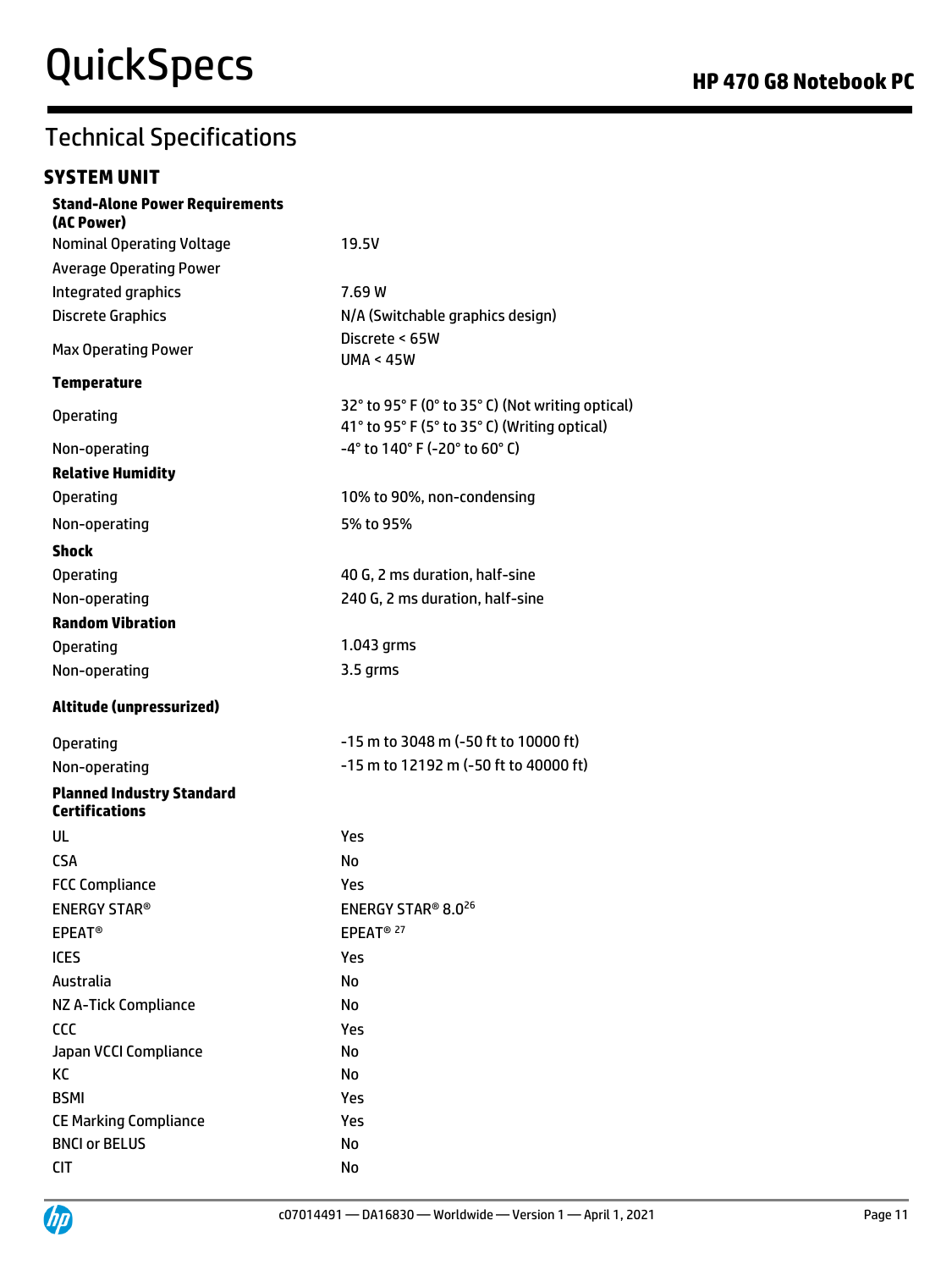| GOST                            | N٥ |
|---------------------------------|----|
| Saudi Arabian Compliance (ICCP) | N٥ |
| <b>SABS</b>                     | N٥ |
| UKRSERTCOMPUTER                 | N٥ |

26. Configurations of the HP 470 G8 Notebook PC that are ENERGY STAR® qualified are identified as HP 470 G8 Notebook PC ENERGY STAR on HP websites and o[n http://www.energystar.gov.](http://www.energystar.gov/)

27. Based on US EPEAT® registration according to IEEE 1680.1-2018 EPEAT®. Status varies by country. Visit www.epeat.net for more information.

## **DISPLAYS**

| 17.3 in FHD (1920 x 1080)<br><b>Anti-Glare LED UWVA NTSC</b> | <b>Outline Dimensions (W x H x D)</b> | 389.89 +/- 0.3mm x238.31 +/- 0.5mm (W/ PCB)<br>389.89 +/- 0.3mm x227.01 +/- 0.3mm (W/0 PCB)      |  |
|--------------------------------------------------------------|---------------------------------------|--------------------------------------------------------------------------------------------------|--|
| 45% 250nits                                                  | <b>Active Area</b>                    | 381.89 x 214.81                                                                                  |  |
|                                                              | Weight                                | 500g max                                                                                         |  |
|                                                              | <b>Diagonal Size</b>                  | 17.3 (inch)                                                                                      |  |
|                                                              | <b>Thickness</b>                      | $3.5$ (mm) max                                                                                   |  |
|                                                              | <b>Interface</b>                      | eDP 1.2                                                                                          |  |
|                                                              | <b>Surface Treatment</b>              | Anti-glare (AG)                                                                                  |  |
|                                                              | <b>Touch Enabled</b>                  | No                                                                                               |  |
|                                                              | <b>Contrast Ratio</b>                 | $800:1 - AG$                                                                                     |  |
|                                                              | <b>Refresh Rate</b>                   | 60 Hz                                                                                            |  |
|                                                              | <b>Brightness</b>                     | 250 nits                                                                                         |  |
|                                                              | <b>Pixel Resolution</b>               | 1920 x 1080 (FHD)                                                                                |  |
|                                                              | <b>Format</b>                         | <b>RGB</b>                                                                                       |  |
|                                                              | <b>Backlight</b>                      | <b>LED</b>                                                                                       |  |
|                                                              | <b>Color Gamut Coverage</b>           | 45%                                                                                              |  |
|                                                              | <b>Color Depth</b>                    | 8 bits                                                                                           |  |
|                                                              |                                       |                                                                                                  |  |
|                                                              | <b>Viewing Angle</b>                  | UWVA 85/85/85/85                                                                                 |  |
| 17.3 in HD+ (1600 x 900)<br><b>Anti-Glare LED SVA NTSC</b>   | <b>Outline Dimensions (W x H x D)</b> | 389.88±0.3 (H)*227.02±0.3(V) (W/O PCB)*3.5 (Max)<br>389.88±0.3(H)*236.52±0.5(V) (W/PCB)*3.5(Max) |  |
| 60% 250nits                                                  | <b>Active Area</b>                    | 382.08 +/- 0.1 (H) x214.92 +/- 0.1(V)                                                            |  |
|                                                              | Weight                                | 480 g max.                                                                                       |  |
|                                                              | <b>Diagonal Size</b>                  | 17.3 (inch)                                                                                      |  |
|                                                              | <b>Thickness</b>                      | $3.5$ (mm) max.                                                                                  |  |
|                                                              | <b>Interface</b>                      | eDP 1.2                                                                                          |  |
|                                                              | <b>Surface Treatment</b>              | Anti-glare (AG)                                                                                  |  |
|                                                              | <b>Touch Enabled</b>                  | No                                                                                               |  |
|                                                              | <b>Contrast Ratio</b>                 | $500:1 - AG$                                                                                     |  |
|                                                              | <b>Refresh Rate</b>                   | 60 Hz                                                                                            |  |
|                                                              | <b>Brightness</b>                     | 250 nit                                                                                          |  |
|                                                              | <b>Pixel Resolution</b>               | $1600 \times 900$ (HD+)                                                                          |  |

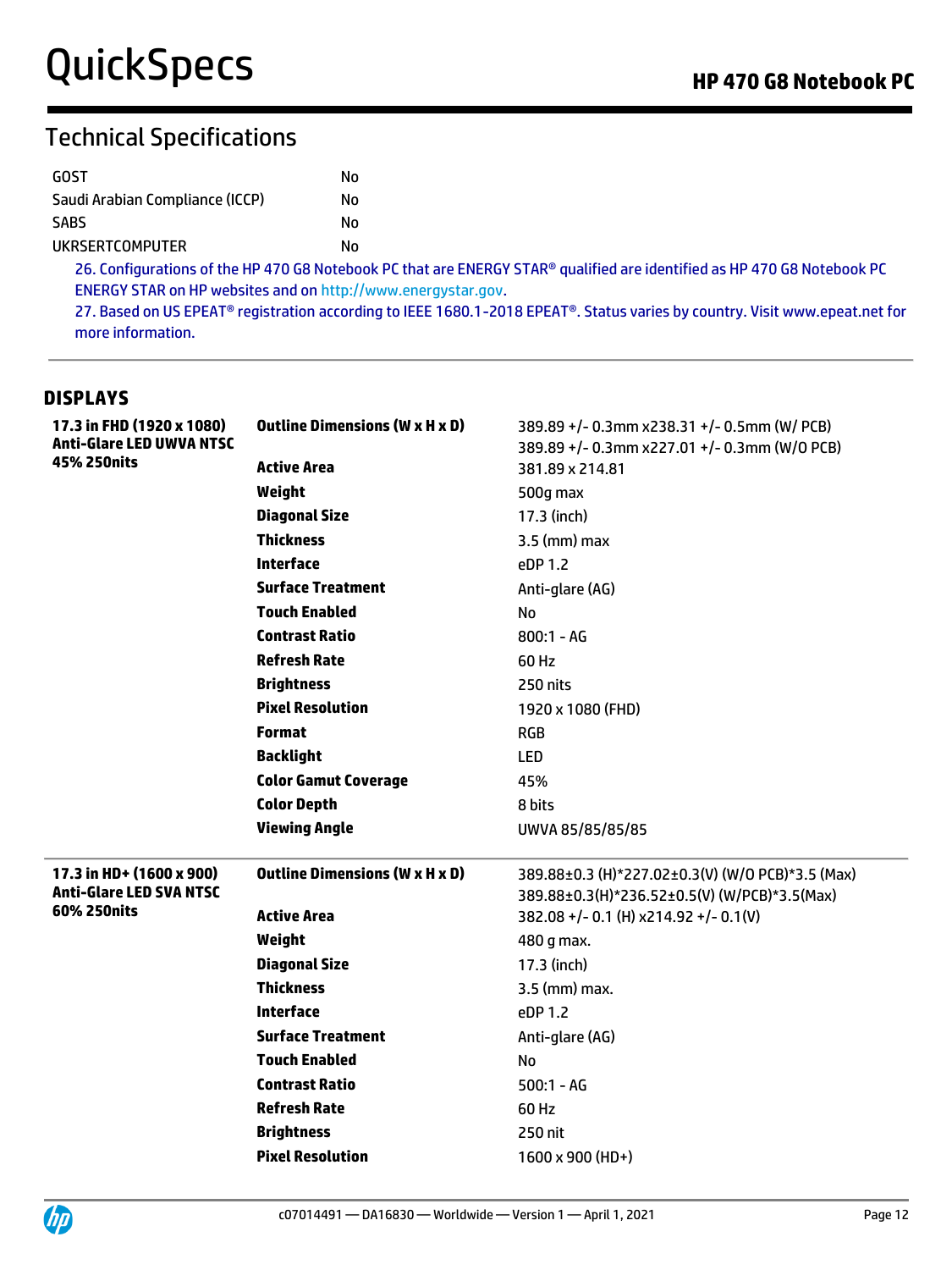|                             | <b>Format</b>                         | <b>RGB</b>                                        |
|-----------------------------|---------------------------------------|---------------------------------------------------|
|                             | <b>Backlight</b>                      | <b>LED</b>                                        |
|                             | <b>Color Gamut Coverage</b>           | 60%                                               |
|                             | <b>Color Depth</b>                    | 6 bits                                            |
|                             | <b>Viewing Angle</b>                  | 45/45/20/40                                       |
| 17.3 in FHD (1920 x 1080)   | <b>Outline Dimensions (W x H x D)</b> | 399.95 x 251.01 mm max. (including PCB & bracket) |
| <b>Anti-Glare WLED UWVA</b> | <b>Active Area</b>                    | 381.888 x 214.812                                 |
| 72% cg 300nits              | Weight                                | 550 g max.                                        |
|                             | <b>Diagonal Size</b>                  | 17.3 (inch)                                       |
|                             | <b>Thickness</b>                      | $4.0$ mm max                                      |
|                             | <b>Interface</b>                      | eDP 1.4                                           |
|                             | <b>Surface Treatment</b>              | Anti-glare (AG)                                   |
|                             | <b>Touch Enabled</b>                  | <b>No</b>                                         |
|                             | <b>Contrast Ratio</b>                 | $600:1 - AG$                                      |
|                             | <b>Refresh Rate</b>                   | 60 Hz                                             |
|                             | <b>Brightness</b>                     | 300 nit                                           |
|                             | <b>Pixel Resolution</b>               | 1920 x 1080 (FHD)                                 |
|                             | <b>Format</b>                         | <b>RGB</b>                                        |
|                             | <b>Backlight</b>                      | <b>LED</b>                                        |
|                             | <b>Color Gamut Coverage</b>           | 72%                                               |
|                             | <b>Color Depth</b>                    | 6 bits+Hi-FRC                                     |
|                             | <b>Viewing Angle</b>                  | UWVA 85/85/85/85                                  |

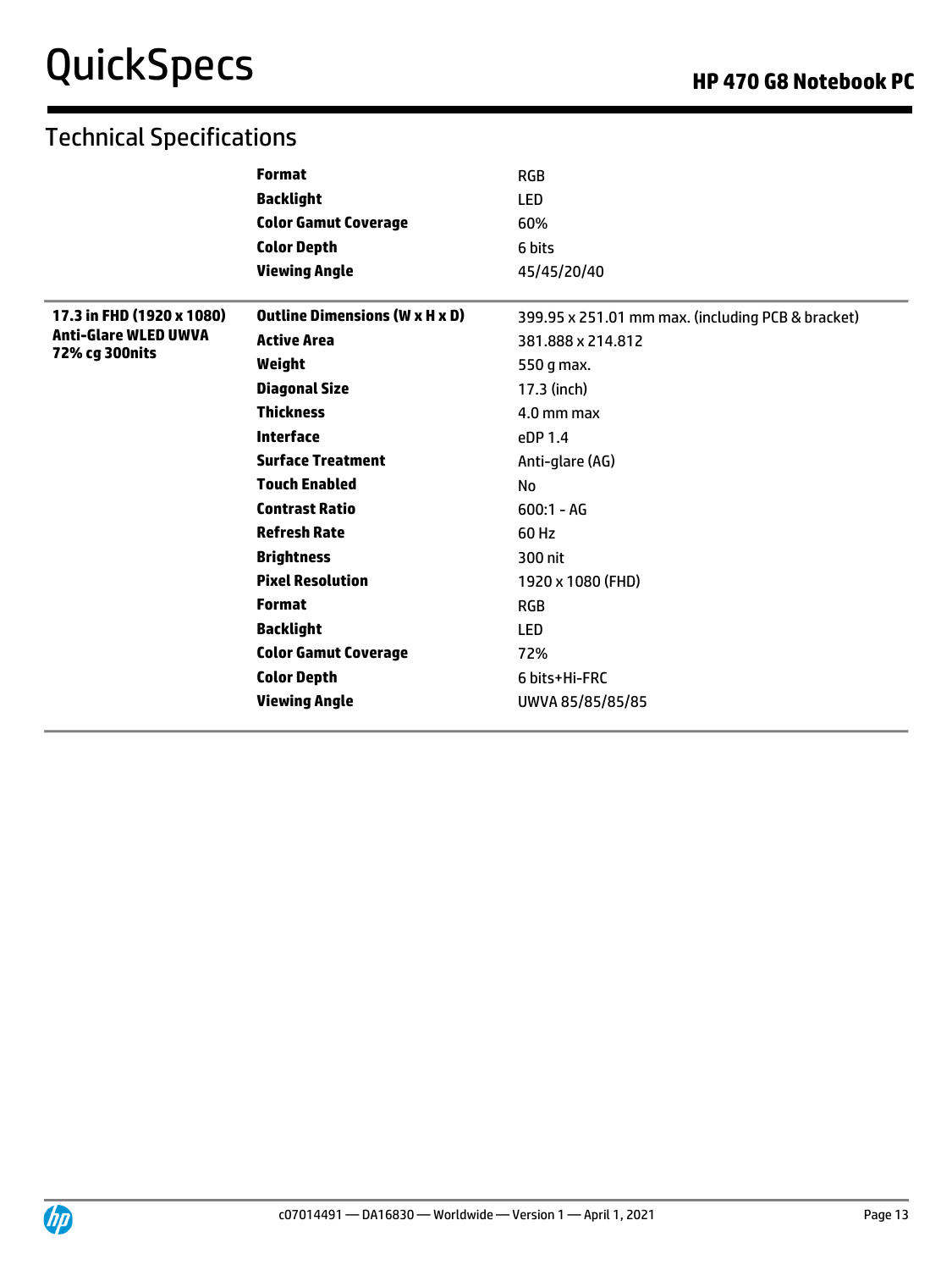# Technical Specifications

## **STORAGE AND DRIVES**

| 500 GB 5400 rpm SATA<br><b>Hard Drive</b> | <b>Drive Weight</b>          | $0.21$ lbs $(95 g)$                            |  |  |
|-------------------------------------------|------------------------------|------------------------------------------------|--|--|
|                                           | <b>Rotation speed</b>        | 5400 rpm                                       |  |  |
|                                           | <b>Cache Buffer</b>          | Up to 128 MB                                   |  |  |
|                                           | <b>Height</b>                | $0.28$ in $(7 \text{ mm})$                     |  |  |
|                                           | Width                        | 2.75 in (69.85 mm)                             |  |  |
|                                           | <b>Interface</b>             | ATA-8, SATA 3.0                                |  |  |
|                                           | <b>Transfer Rate</b>         | 600 MB/s                                       |  |  |
|                                           | <b>Seek Time</b>             | Single Track: 1.5 ms                           |  |  |
|                                           |                              | Average: 13 ms                                 |  |  |
|                                           |                              | Maximum: 32 ms                                 |  |  |
|                                           | <b>Logical Blocks</b>        | 976,773,168                                    |  |  |
|                                           | <b>Operating Temperature</b> | 0° to 60°C [Case temperature]                  |  |  |
|                                           | <b>Security Features</b>     | <b>ATA Security</b>                            |  |  |
|                                           | <b>Features</b>              | S.M.A.R.T., NCQ, Ultra DMA                     |  |  |
| 1 TB 5400 rpm SATA                        | <b>Drive Weight</b>          | $0.21$ lbs (95 g)                              |  |  |
| <b>Hard Drive</b>                         | <b>Rotation speed</b>        | 5400 rpm<br>Up to 128 MB<br>$0.28$ in $(7$ mm) |  |  |
|                                           | <b>Cache Buffer</b>          |                                                |  |  |
|                                           | <b>Height</b>                |                                                |  |  |
|                                           | <b>Width</b>                 | 2.75 in (69.85 mm)                             |  |  |
|                                           | <b>Interface</b>             | ATA-8, SATA 3.0                                |  |  |
|                                           | <b>Transfer Rate</b>         | 600 MB/s                                       |  |  |
|                                           | <b>Seek Time</b>             | Single Track: 1.5 ms                           |  |  |
|                                           |                              | Average: 13 ms                                 |  |  |
|                                           |                              | Maximum: 32 ms                                 |  |  |
|                                           | <b>Logical Blocks</b>        | 1,953,525,168                                  |  |  |
|                                           | <b>Operating Temperature</b> | 0° to 60°C [Case temperature]                  |  |  |
|                                           | <b>Security Features</b>     | <b>ATA Security</b>                            |  |  |
|                                           | <b>Features</b>              | S.M.A.R.T., NCQ, Ultra DMA                     |  |  |
|                                           |                              |                                                |  |  |
| 2 TB 5400 rpm SATA                        | <b>Drive Weight</b>          | 0.21 lbs (95g)                                 |  |  |
| <b>Hard Drive</b>                         | <b>Rotation speed</b>        | 5400 rpm                                       |  |  |
|                                           | <b>Cache Buffer</b>          | Up to 128 MB                                   |  |  |
|                                           | <b>Height</b>                | 0.28 in (7 mm)                                 |  |  |
|                                           | <b>Width</b>                 | 2.75 in (69.85 mm)                             |  |  |
|                                           | <b>Interface</b>             | ATA-8, SATA 3.0                                |  |  |
|                                           | <b>Transfer Rate</b>         | 600 MB/s                                       |  |  |
|                                           | <b>Seek Time</b>             | Single Track: 1.5 ms                           |  |  |
|                                           |                              |                                                |  |  |

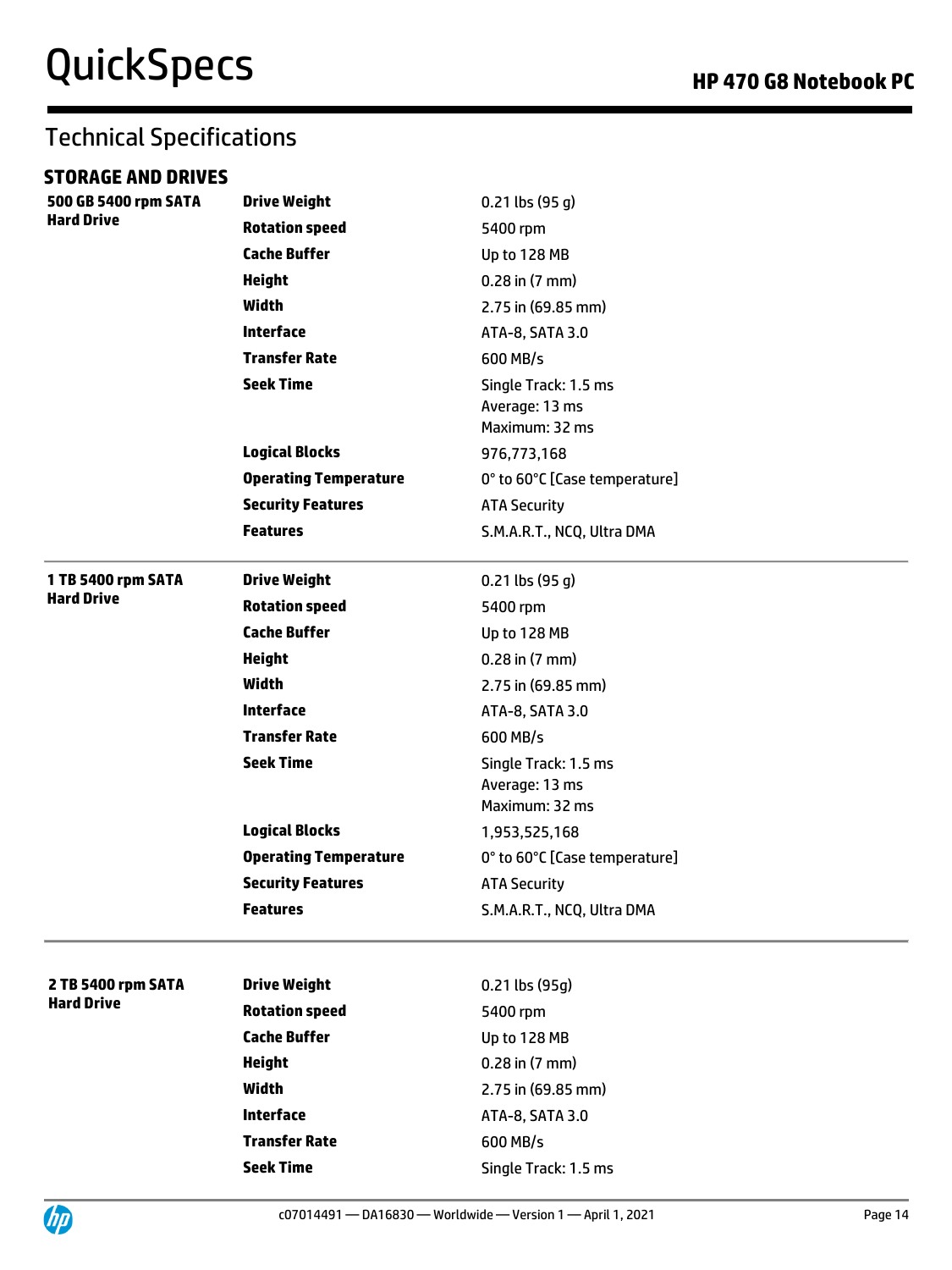|                                         |                                 | Average: 13 ms<br>Maximum: 32 ms         |
|-----------------------------------------|---------------------------------|------------------------------------------|
|                                         | <b>Logical Blocks</b>           | 3,907,029,168                            |
|                                         | <b>Operating Temperature</b>    | 0° to 60°C [Case temperature]            |
|                                         | <b>Security Features</b>        | <b>ATA Security</b>                      |
|                                         | <b>Features</b>                 | S.M.A.R.T., NCQ, Ultra DMA               |
| SSD 1TB 2280 PCIe NVMe                  | <b>Form Factor</b>              | M.2 2280                                 |
| Value                                   | Capacity                        | 1TB                                      |
|                                         | <b>NAND Type</b>                | Value                                    |
|                                         | <b>Height</b>                   | $0.09$ in (2.3 mm)                       |
|                                         | <b>Width</b>                    | 0.87 in (22 mm)                          |
|                                         | Weight                          | $0.02$ lb $(10 g)$                       |
|                                         | <b>Interface</b>                | PCIe NVMe Gen3x4                         |
|                                         | <b>Maximum Sequential Read</b>  | Up to 3500 MB/s                          |
|                                         | <b>Maximum Sequential Write</b> | Up to 3100 MB/s                          |
|                                         | <b>Logical Blocks</b>           | 2,000,409,264                            |
|                                         | <b>Operating Temperature</b>    | 32° to 158°F (0° to 70°C) [ambient temp] |
|                                         | <b>Features</b>                 | <b>ATA Security (Option)</b>             |
| <b>SSD 256GB 2280 PCIe</b>              | <b>Form Factor</b>              | M.2 2280                                 |
| <b>NVMe Value</b>                       | Capacity                        | 256 GB                                   |
|                                         | <b>NAND Type</b>                | Value                                    |
|                                         | <b>Height</b>                   | 0.09 in (2.3 mm)                         |
|                                         | Width                           | 0.87 in (22 mm)                          |
|                                         | Weight                          | $0.02$ lb $(10 g)$                       |
|                                         | <b>Interface</b>                | PCIe NVMe Gen3X4                         |
|                                         | <b>Maximum Sequential Read</b>  | Up to 3400 MB/s                          |
|                                         | <b>Maximum Sequential Write</b> | Up to 2000 MB/s                          |
|                                         | <b>Logical Blocks</b>           | 500,118,192                              |
|                                         | <b>Operating Temperature</b>    | 32° to 158°F (0° to 70°C) [ambient temp] |
|                                         | <b>Features</b>                 | <b>ATA Security (Option)</b>             |
| <b>SSD 256GB 2280 PCIe-</b>             | <b>Form Factor</b>              | M.2 2280                                 |
| 3x2x2 NVMe+SSD 16GB<br><b>3D Xpoint</b> | Capacity                        | 256 GB                                   |
|                                         | <b>NAND Type</b>                | QLC+3D XPoint                            |
|                                         | <b>Height</b>                   | $0.09$ in $(2.3$ mm)                     |
|                                         |                                 |                                          |

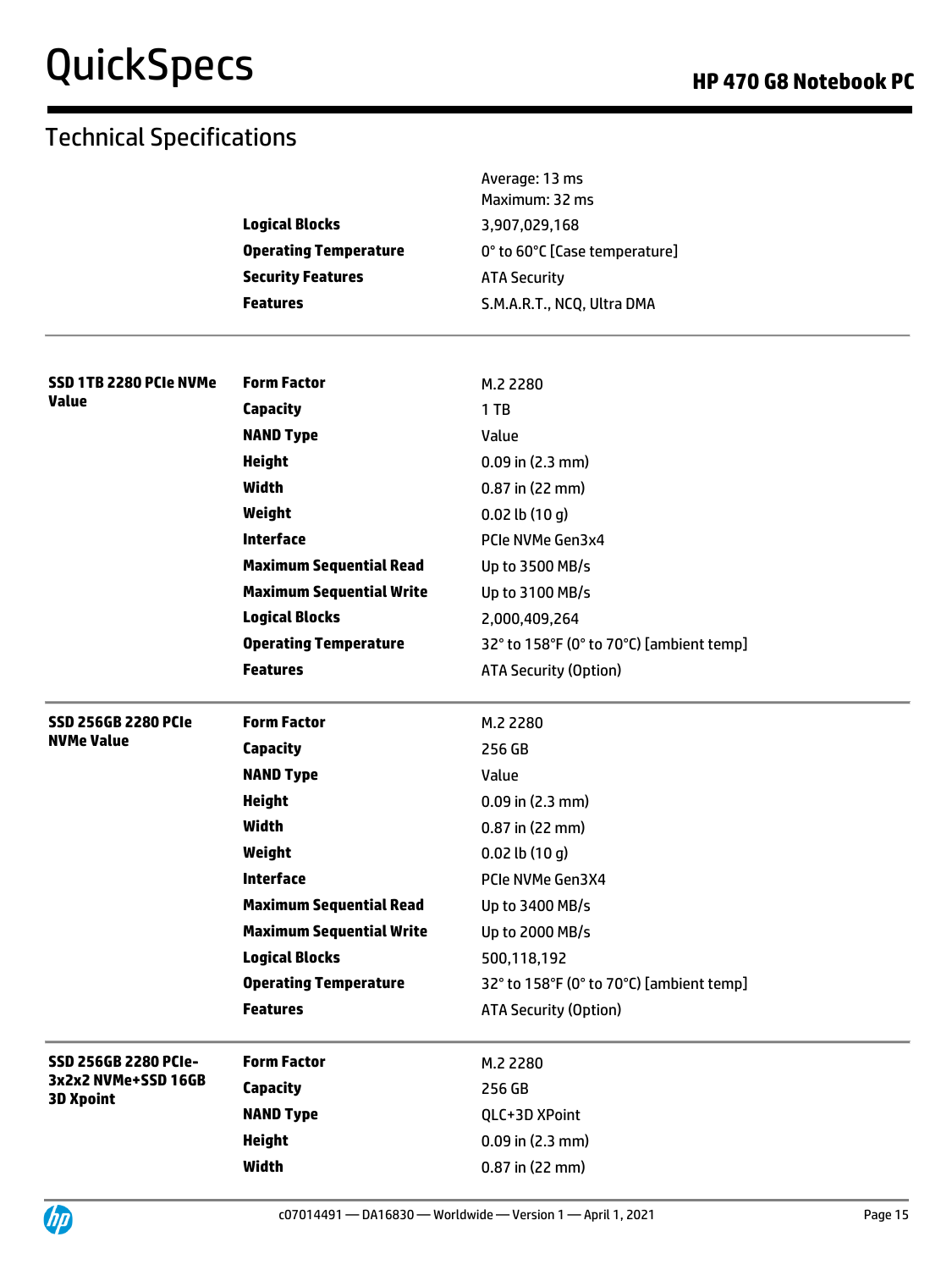|                                         | Weight                          | $0.02$ lb $(10 g)$                       |
|-----------------------------------------|---------------------------------|------------------------------------------|
|                                         | <b>Interface</b>                | PCIe NVMe Gen3X2X2                       |
|                                         | <b>Maximum Sequential Read</b>  | Up to 1450 MB/s                          |
|                                         | <b>Maximum Sequential Write</b> | Up to 500 MB/s                           |
|                                         | <b>Logical Blocks</b>           | 500,118,192                              |
|                                         | <b>Operating Temperature</b>    | 32° to 158°F (0° to 70°C) [ambient temp] |
|                                         | <b>Features</b>                 | <b>ATA Security</b>                      |
| <b>SSD 512GB 2280 PCIe</b>              | <b>Form Factor</b>              | M.2 2280                                 |
| <b>NVMe Value</b>                       | <b>Capacity</b>                 | 512 GB                                   |
|                                         | <b>NAND Type</b>                | Value                                    |
|                                         | <b>Height</b>                   | $0.09$ in (2.3 mm)                       |
|                                         | <b>Width</b>                    | $0.87$ in (22 mm)                        |
|                                         | Weight                          | $0.02$ lb $(10q)$                        |
|                                         | <b>Interface</b>                | PCIe NVMe Gen3X4                         |
|                                         | <b>Maximum Sequential Read</b>  | Up to 3500 MB/s                          |
|                                         | <b>Maximum Sequential Write</b> | Up to 3000 MB/s                          |
|                                         | <b>Logical Blocks</b>           | 1,000,215,216                            |
|                                         | <b>Operating Temperature</b>    | 32° to 158°F (0° to 70°C) [ambient temp] |
|                                         | <b>Features</b>                 | <b>ATA Security (Option)</b>             |
| SSD 512GB 2280 PCIe-                    | <b>Form Factor</b>              | M.2 2280                                 |
| 3x2x2 NVMe+SSD 32GB<br><b>3D Xpoint</b> | Capacity                        | 512 GB                                   |
|                                         | <b>NAND Type</b>                | QLC+3D XPoint                            |
|                                         | <b>Height</b>                   | $0.09$ in (2.3 mm)                       |
|                                         | Width                           | 0.87 in (22 mm)                          |
|                                         | Weight                          | $0.02$ lb $(10q)$                        |
|                                         | <b>Interface</b>                | PCIe NVMe Gen3X2X2                       |
|                                         | <b>Maximum Sequential Read</b>  | Up to 2400 MB/s                          |
|                                         | <b>Maximum Sequential Write</b> | Up to 1300 MB/s                          |
|                                         | <b>Logical Blocks</b>           | 1,000,215,215                            |
|                                         | <b>Operating Temperature</b>    | 32° to 158°F (0° to 70°C) [ambient temp] |
|                                         | <b>Features</b>                 | <b>ATA Security</b>                      |

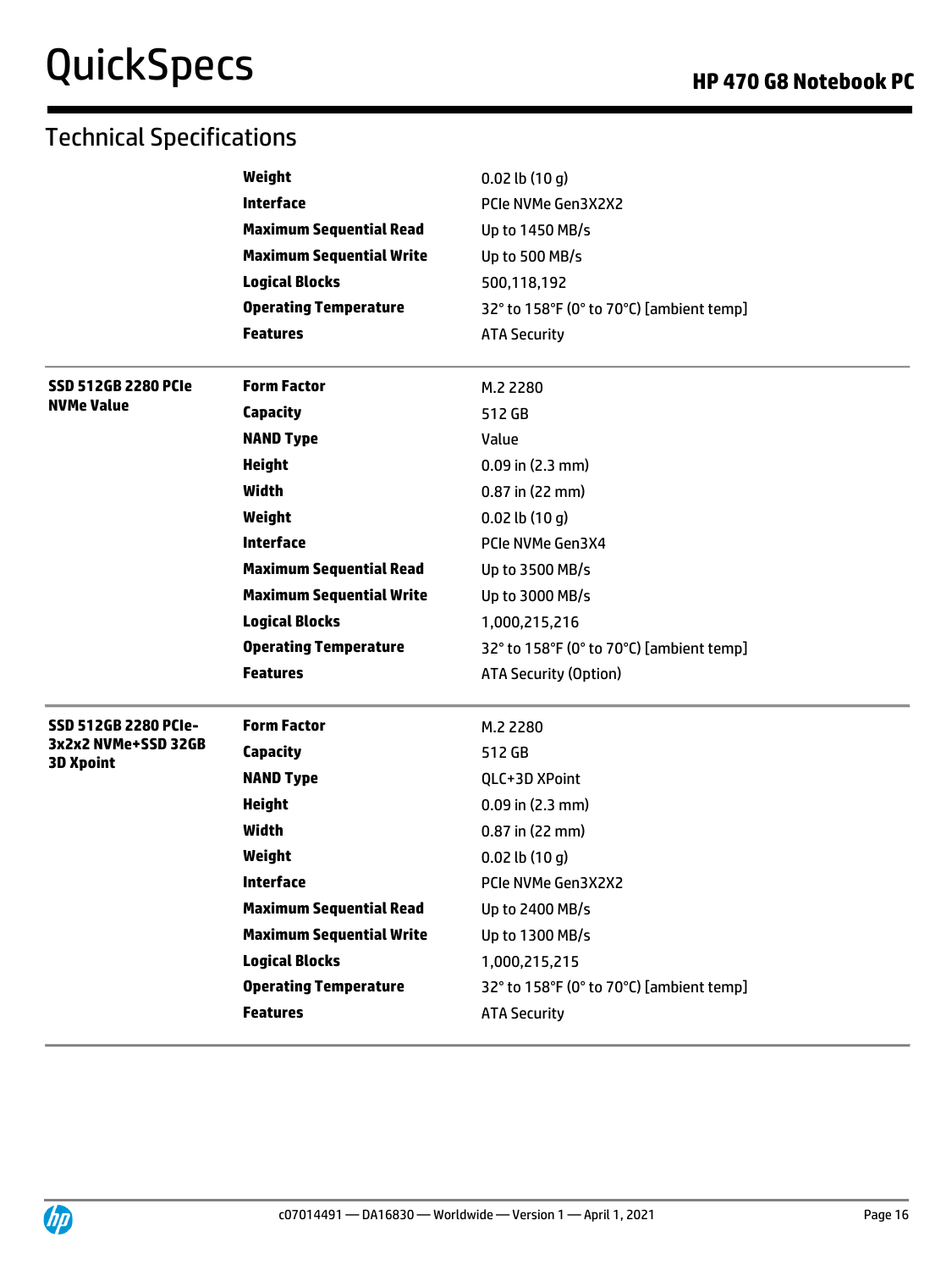| Capacity<br>128 GB<br><b>NAND Type</b><br><b>TLC</b>                     | <b>Form Factor</b> | SSD 128GB 2280 PCIe-3x2<br><b>Three Layer Cell</b> |
|--------------------------------------------------------------------------|--------------------|----------------------------------------------------|
|                                                                          |                    |                                                    |
|                                                                          |                    |                                                    |
| <b>Height</b><br>$0.09$ in (2.3 mm)                                      |                    |                                                    |
| Width<br>$0.87$ in (22 mm)                                               |                    |                                                    |
| Weight<br>$0.02$ lb $(10q)$                                              |                    |                                                    |
| Interface<br>PCIe NVMe Gen3X4                                            |                    |                                                    |
| <b>Maximum Sequential Read</b><br>1400-2100                              |                    |                                                    |
| <b>Maximum Sequential Write</b><br>800-1200                              |                    |                                                    |
| <b>Logical Blocks</b><br>250,069,680                                     |                    |                                                    |
| 32° to 158°F (0° to 70°C) [ambient temp]<br><b>Operating Temperature</b> |                    |                                                    |
| <b>Features</b><br><b>ATA Security (Option)</b>                          |                    |                                                    |

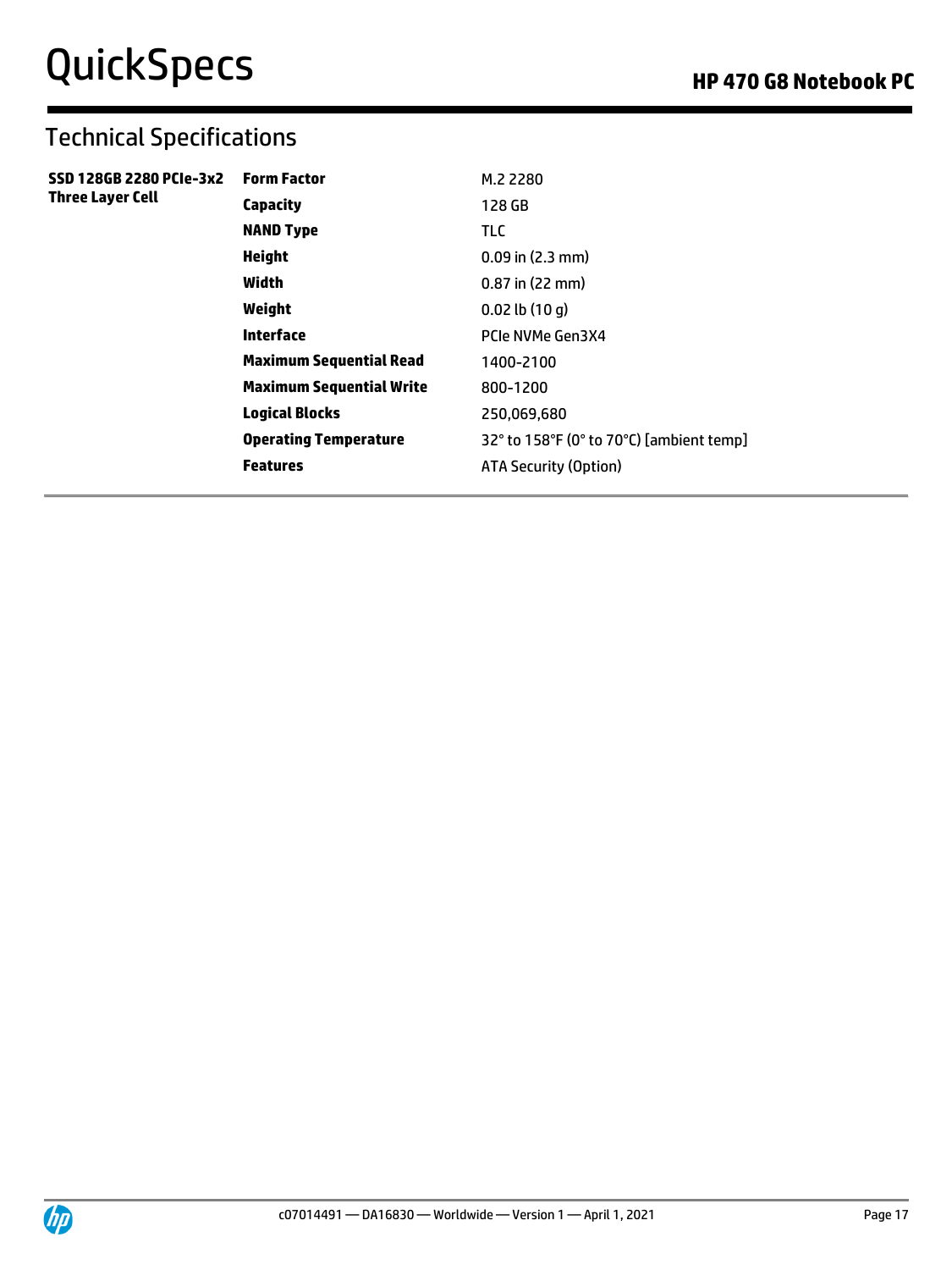## **NETWORKING/COMMUNICATIONS**

| Intel® Wi-Fi 6 AX201 +<br>Bluetooth® 5 (802.11ax<br>2x2 supporting gigabit<br>data rate) (non-vPro®) <sup>1,5</sup> | <b>Wireless LAN Standards</b>                | IEEE 802.11a<br>IEEE 802.11b<br>IEEE 802.11g<br>IEEE 802.11n<br>IEEE 802.11ac<br><b>IEEE 802.11ax</b><br>IEEE 802.11d<br>IEEE 802.11e<br>IEEE 802.11h                                                                                                                         |
|---------------------------------------------------------------------------------------------------------------------|----------------------------------------------|-------------------------------------------------------------------------------------------------------------------------------------------------------------------------------------------------------------------------------------------------------------------------------|
|                                                                                                                     |                                              | IEEE 802.11i<br>IEEE 802.11k<br>IEEE 802.11r<br><b>IEEE 802.11v</b>                                                                                                                                                                                                           |
|                                                                                                                     | <b>Interoperability</b>                      | Wi-Fi CERTIFIED™                                                                                                                                                                                                                                                              |
|                                                                                                                     | <b>Frequency Band</b><br><b>Data Rates</b>   | • 802.11b/g/n/ax<br>$2.402 - 2.482$ GHz<br>$\cdot$ 802.11a/n/ac/ax<br>$4.9 - 4.95$ GHz (Japan)<br>$5.15 - 5.25$ GHz<br>$5.25 - 5.35$ GHz<br>$5.47 - 5.725$ GHz<br>$5.825 - 5.850$ GHz<br>• 802.11b: 1, 2, 5.5, 11 Mbps<br>• 802.11g: 6, 9, 12, 18, 24, 36, 48, 54 Mbps        |
|                                                                                                                     |                                              | • 802.11a: 6, 9, 12, 18, 24, 36, 48, 54 Mbps<br>• 802.11n: MCS 0 ~ MCS 15, (20MHz, and 40MHz)<br>• 802.11ac: MCS0 ~ MCS9, (1SS, and 2SS) (20MHz, 40MHz, ,80MHz &<br>160MHz)<br>• 802.11ax: MCS0 ~ MCS11, (1SS and 2SS) (20MHz, 40MHz, ,80MHz &<br>160MHz)                     |
|                                                                                                                     | <b>Modulation</b>                            | <b>Direct Sequence Spread Spectrum</b><br>OFDM, BPSK, QPSK, CCK, 16-QAM, 64-QAM, 256-QAM, 1024QAM                                                                                                                                                                             |
|                                                                                                                     | Security <sup>3</sup>                        | • IEEE and WiFi compliant 64 / 128 bit WEP encryption for a/b/g mode only<br>• AES-CCMP: 128 bit in hardware<br>• 802.1x authentication<br>. WPA, WPA2: 802.1x. WPA-PSK, WPA2-PSK, TKIP, and AES.<br>• WPA2 certification<br>• WPA3 certification<br>• IEEE 802.11i<br>• WAPI |
|                                                                                                                     | <b>Network Architecture</b><br><b>Models</b> | Ad-hoc (Peer to Peer)<br>Infrastructure (Access Point Required)                                                                                                                                                                                                               |
|                                                                                                                     | <b>Roaming</b>                               | IEEE 802.11 compliant roaming between access points                                                                                                                                                                                                                           |

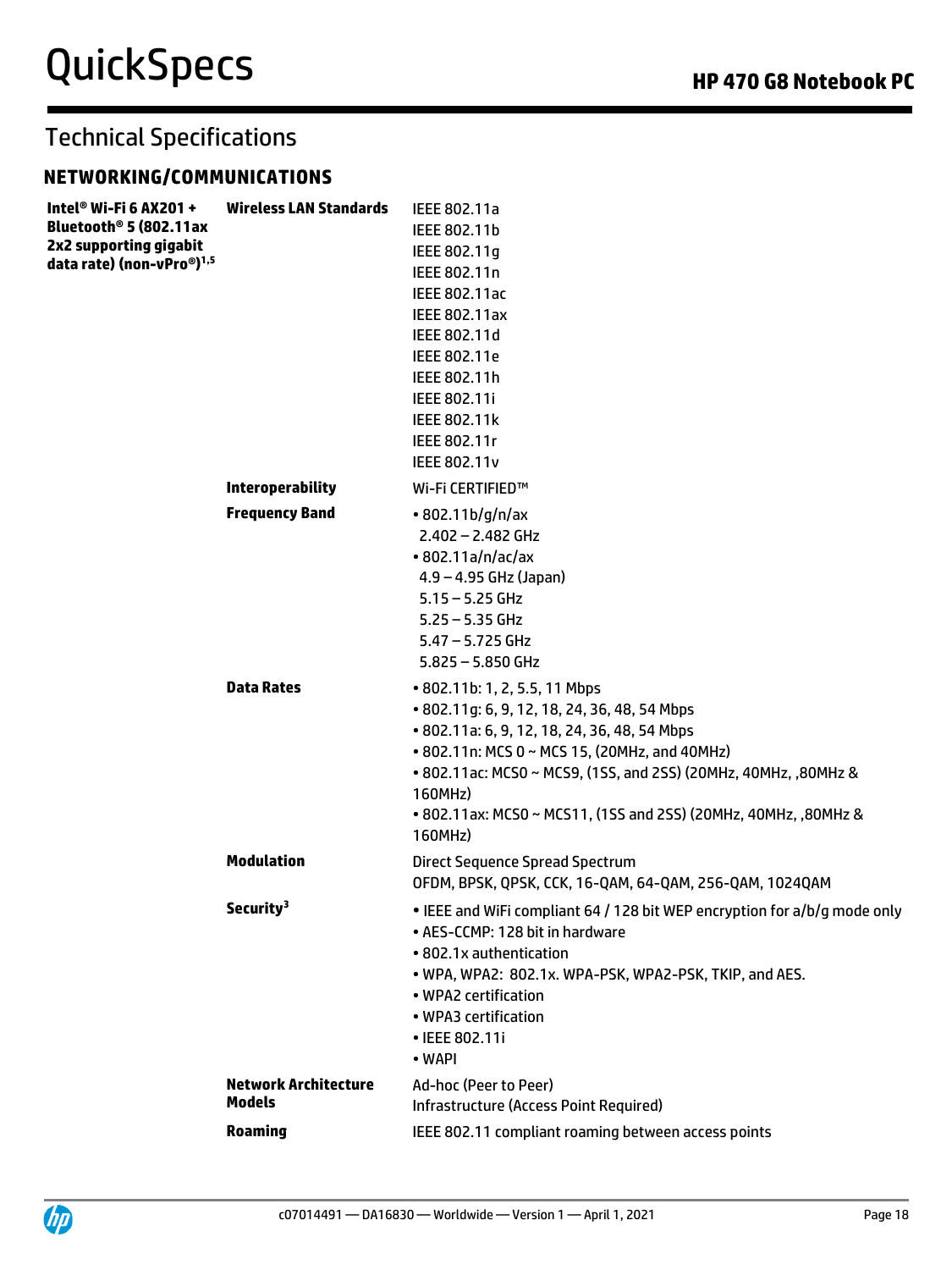| Output Power <sup>2</sup>               | $\cdot$ 802.11b: +17dBm minimum                                         |                                                                            |  |
|-----------------------------------------|-------------------------------------------------------------------------|----------------------------------------------------------------------------|--|
|                                         | • 802.11g: +16dBm minimum                                               |                                                                            |  |
|                                         | $\cdot$ 802.11a: +17dBm minimum                                         |                                                                            |  |
|                                         |                                                                         | • 802.11n HT20(2.4GHz): +14dBm minimum                                     |  |
|                                         |                                                                         | • 802.11n HT40(2.4GHz): +13dBm minimum                                     |  |
|                                         | • 802.11n HT20(5GHz): +14dBm minimum                                    |                                                                            |  |
|                                         | • 802.11n HT40(5GHz): +13dBm minimum                                    |                                                                            |  |
|                                         |                                                                         | • 802.11ac VHT80(5GHz): +10dBm minimum                                     |  |
|                                         |                                                                         | • 802.11ac VHT160(5GHz): +10dBm minimum                                    |  |
|                                         |                                                                         | • 802.11ax HE40(2.4GHz): +12dBm minimum                                    |  |
|                                         |                                                                         | • 802.11ax HE80(5GHz): +10dBm minimum                                      |  |
|                                         |                                                                         | • 802.11ax HE160(5GHz): +10dBm minimum                                     |  |
| <b>Power Consumption</b>                | • Transmit mode 2.0 W                                                   |                                                                            |  |
|                                         | • Receive mode 1.6 W                                                    |                                                                            |  |
|                                         |                                                                         | · Idle mode (PSP) 180 mW (WLAN Associated)                                 |  |
|                                         | · Idle mode 50 mW (WLAN unassociated)                                   |                                                                            |  |
|                                         | • Connected Standby 10mW                                                |                                                                            |  |
|                                         | • Radio disabled 8 mW                                                   |                                                                            |  |
| <b>Power Management</b>                 | ACPI and PCI Express compliant power management                         |                                                                            |  |
|                                         | 802.11 compliant power saving mode                                      |                                                                            |  |
|                                         |                                                                         |                                                                            |  |
| <b>Receiver Sensitivity<sup>4</sup></b> | • 802.11b, 1Mbps: -93.5dBm maximum<br>· 802.11b, 11Mbps: -84dBm maximum |                                                                            |  |
|                                         |                                                                         |                                                                            |  |
|                                         | • 802.11a/g, 6Mbps: -86dBm maximum                                      |                                                                            |  |
|                                         | · 802.11a/g, 54Mbps: -72dBm maximum                                     |                                                                            |  |
|                                         | • 802.11n, MCS07: -67dBm maximum                                        |                                                                            |  |
|                                         | • 802.11n, MCS15: -64dBm maximum                                        | • 802.11ac, MCS0(VHT80): -84dBm maximum                                    |  |
|                                         |                                                                         | • 802.11ac, MCS9(VHT80): -59dBm maximum                                    |  |
|                                         |                                                                         | • 802.11ac, MCS9(VHT160): -58.5dBm maximum                                 |  |
|                                         |                                                                         | • 802.11ax, MCS11(HE40): -57dBm maximum                                    |  |
|                                         |                                                                         | • 802.11ax, MCS11(HE80): -54dBm maximum                                    |  |
|                                         |                                                                         | • 802.11ax, MCS11(HE160): -53.5dBm maximum                                 |  |
|                                         |                                                                         |                                                                            |  |
| Antenna type                            | High efficiency antenna with spatial diversity, mounted in the display  |                                                                            |  |
|                                         | enclosure.                                                              |                                                                            |  |
|                                         |                                                                         | Two embedded dual band 2.4/5 GHz antennas are provided to the card to      |  |
|                                         |                                                                         | support WLAN MIMO communications and Bluetooth <sup>®</sup> communications |  |
| <b>Form Factor</b>                      |                                                                         | PCI-Express M.2 MiniCard with CNVi Interface                               |  |
| <b>Dimensions</b>                       | 1. Type 2230: 2.3 x 22.0 x 30.0 mm                                      |                                                                            |  |
|                                         | 2. Type 1216: 1.67 x 12.0 x 16.0 mm                                     |                                                                            |  |
| Weight                                  | 1. Type 2230: 2.8 g                                                     |                                                                            |  |
|                                         | 2. Type 126: 1.3 g                                                      |                                                                            |  |
| <b>Operating Voltage</b>                | $3.3v + 1 - 9%$                                                         |                                                                            |  |
|                                         |                                                                         |                                                                            |  |
| <b>Temperature</b>                      | <b>Operating</b><br><b>Non-operating</b>                                | 14° to 158° F (-10° to 70° C)                                              |  |
|                                         |                                                                         | -40° to 176° F (-40° to 80° C)                                             |  |

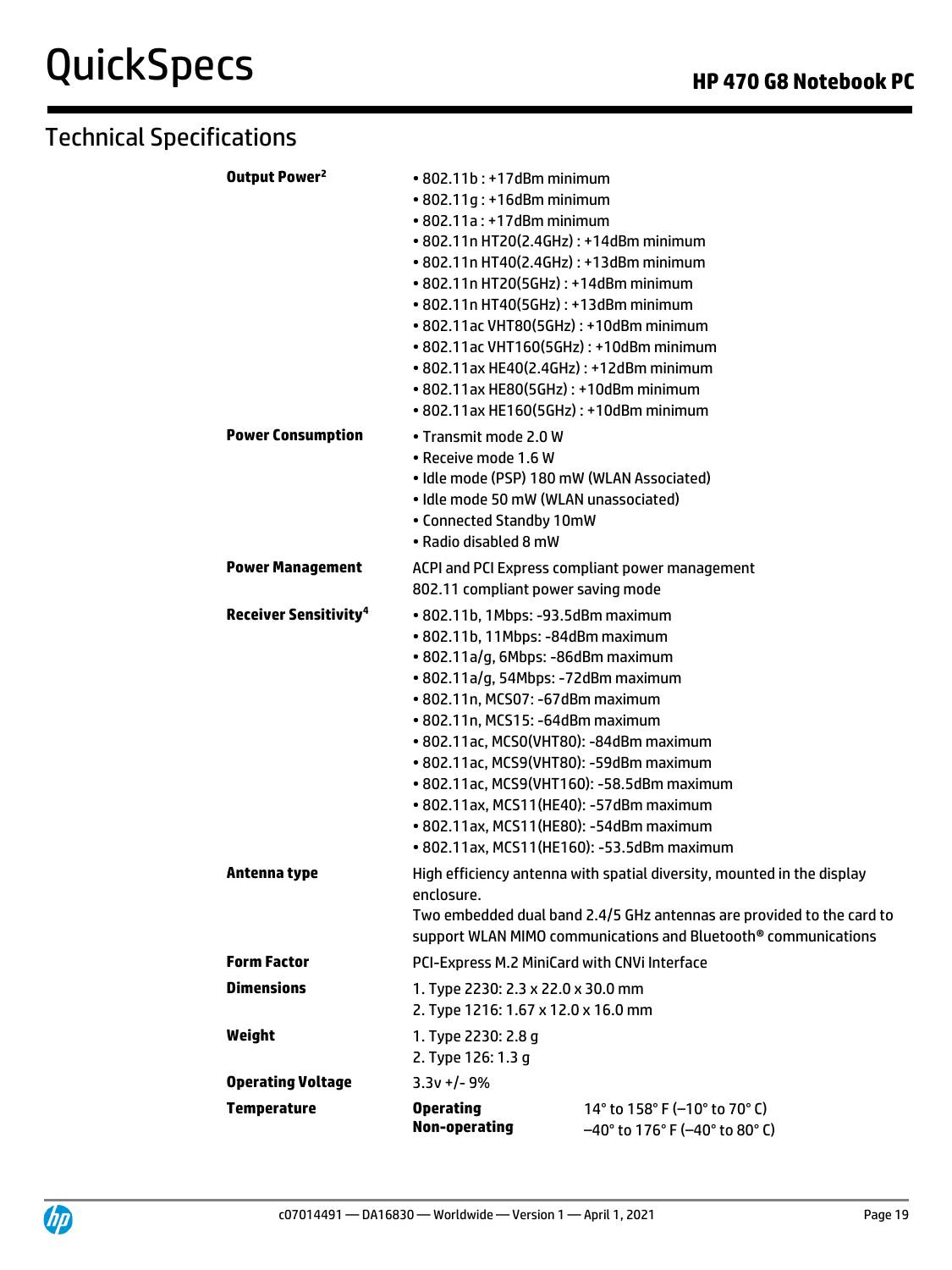## Technical Specifications

| <b>Humidity</b>     | <b>Operating</b><br><b>Non-operating</b>    | 10% to 90% (non-condensing)<br>5% to 95% (non-condensing) |
|---------------------|---------------------------------------------|-----------------------------------------------------------|
| Altitude            | <b>Operating</b><br>Non-operating           | 0 to 10,000 ft (3,048 m)<br>0 to 50,000 ft (15,240 m)     |
| <b>LED Activity</b> | LED Amber - Radio OFF<br>LED OFF - Radio ON |                                                           |

### **HP Integrated Module with Bluetooth 4.0/4.1/4.2/5.0/5.1 Wireless Technology**

| <b>Bluetooth Specification</b>                | 4.0/4.1/4.2/5.0/5.1 Compliant                                                                                                                                                                                                                                                                                          |
|-----------------------------------------------|------------------------------------------------------------------------------------------------------------------------------------------------------------------------------------------------------------------------------------------------------------------------------------------------------------------------|
| <b>Frequency Band</b>                         | 2402 to 2480 MHz                                                                                                                                                                                                                                                                                                       |
| <b>Number of Available</b><br><b>Channels</b> | Legacy: 0~79 (1 MHz/CH)<br>BLE: 0~39 (2 MHz/CH)                                                                                                                                                                                                                                                                        |
| Data Rates and<br><b>Throughput</b>           | Legacy: 3 Mbps data rate; throughput up to 2.17 Mbps<br>BLE: 1 Mbps data rate; throughput up to 0.2 Mbps<br>Legacy: Synchronous Connection Oriented links up to 3, 64 kbps, voice<br>channels<br>Legacy: Asynchronous Connection Less links 2178.1 kbps/177.1 kbps<br>asymmetric (3-DH5) or 864 kbps symmetric (3-EV5) |
| <b>Transmit Power</b>                         | The Bluetooth component shall operate as a Class II Bluetooth device with<br>a maximum transmit power of $+$ 9.5 dBm for BR and EDR.                                                                                                                                                                                   |

1. Wireless access point and internet service required and sold separately. Availability of public wireless access points limited. Wi-Fi 6 is backwards compatible with prior 802.11 specs. The specifications for Wi-Fi 6 (802.11ax) are draft and are not final. If the final specifications differ from the draft specifications, it may affect the ability of the notebook to communicate with other 802.11ax devices. Only available in countries where 802.11ax is supported.

2. The FCC has declared as of September 1, 2014 products that utilize passive scanning on channel 12/13 and are capable of transmitting must fully comply with requirements of 15.247 or otherwise disable those channels.

3. Check latest software/driver release for updates on supported security features.

4. Receiver sensitivity is measured at a packet error rate of 8% for 802.11b (CKK modulation) and a packet error rate of 10% for 802.11a/g (OFDM modulation).

5. Wi-Fi 5 or 6 is designed to support gigabit data rate when transferring files between two devices connected to the same router. Requires a wireless router, sold separately, that supports 80MHz and higher channels.

| <b>Realtek RTL8822CE</b><br>802.11ac 2x2 Wi-Fi <sup>®</sup> +<br>Bluetooth <sup>®</sup> 5 <sup>1</sup> | <b>Wireless LAN Standards</b> | IEEE 802.11a<br>IEEE 802.11b<br>IEEE 802.11g<br>IEEE 802.11n<br><b>IEEE 802.11ac</b><br>IEEE 802.11d<br>IEEE 802.11e<br>IEEE 802.11h<br><b>IEEE 802.11i</b> |
|--------------------------------------------------------------------------------------------------------|-------------------------------|-------------------------------------------------------------------------------------------------------------------------------------------------------------|
|                                                                                                        |                               |                                                                                                                                                             |
|                                                                                                        |                               | <b>IEEE 802.11k</b>                                                                                                                                         |
|                                                                                                        |                               | IEEE 802.11r                                                                                                                                                |

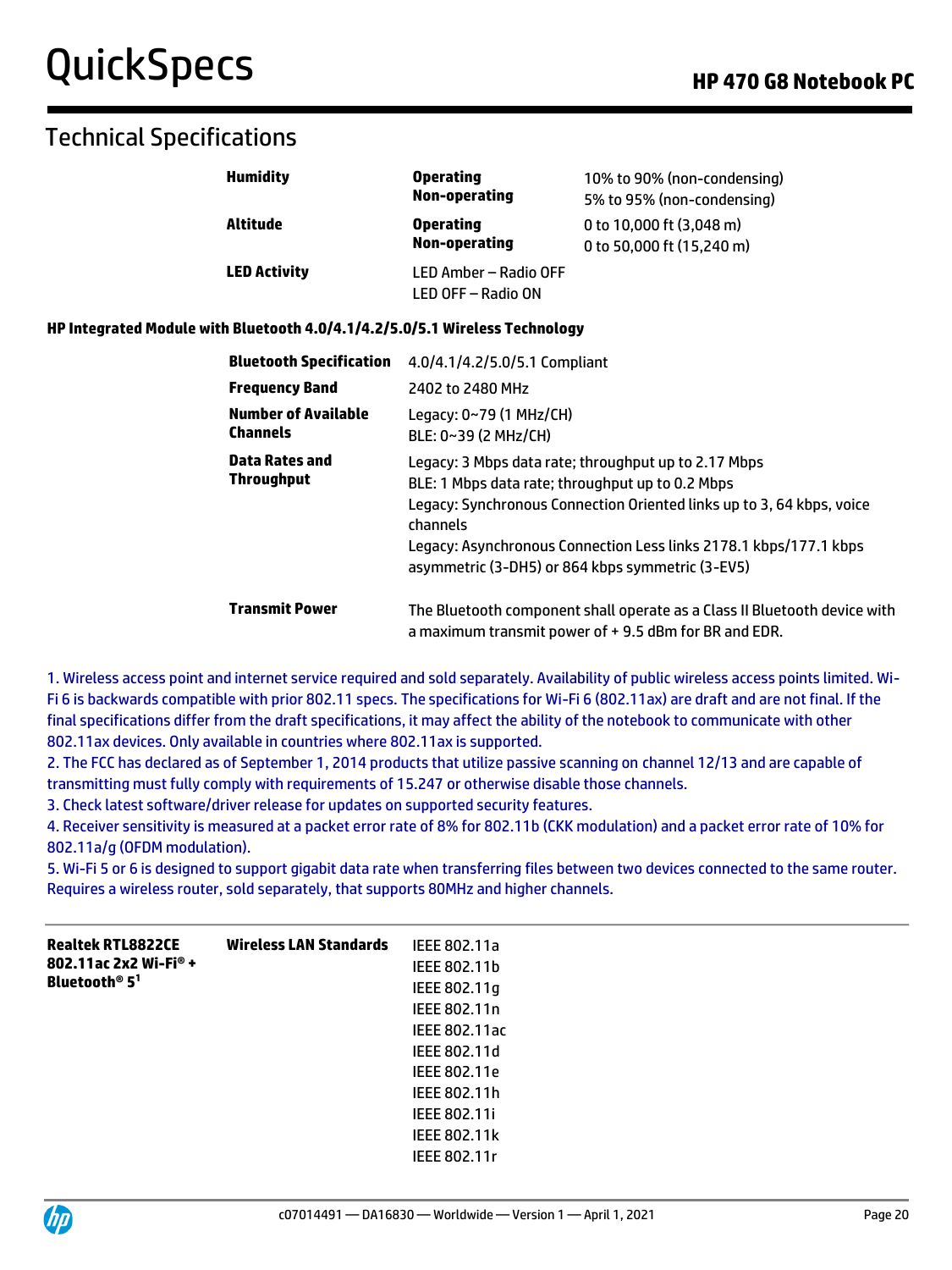|                                              | <b>IEEE 802.11v</b>                                                                                                                                                                                                                                                                                               |
|----------------------------------------------|-------------------------------------------------------------------------------------------------------------------------------------------------------------------------------------------------------------------------------------------------------------------------------------------------------------------|
| <b>Interoperability</b>                      | Wi-Fi® certified modules                                                                                                                                                                                                                                                                                          |
| <b>Frequency Band</b>                        | $\cdot$ 802.11b/g/n<br>$2.402 - 2.482$ GHz<br>•802.11a/n/ac<br>$4.9 - 4.95$ GHz (Japan)<br>$5.15 - 5.25$ GHz<br>$5.25 - 5.35$ GHz<br>$5.47 - 5.725$ GHz<br>$5.825 - 5.850$ GHz                                                                                                                                    |
| <b>Data Rates</b>                            | • 802.11b: 1, 2, 5.5, 11 Mbps<br>• 802.11g: 6, 9, 12, 18, 24, 36, 48, 54 Mbps<br>• 802.11a: 6, 9, 12, 18, 24, 36, 48, 54 Mbps<br>• 802.11n: MCS 0 ~ MCS 15, (20MHz, and 40MHz)<br>• 802.11ac: MCS0 ~ MCS9, (1SS, and 2SS) (20MHz, 40MHz & 80MHz)                                                                  |
| <b>Modulation</b>                            | Direct Sequence Spread Spectrum<br>BPSK, QPSK, CCK, 16-QAM, 64-QAM, 256-QAM                                                                                                                                                                                                                                       |
| Security <sup>3</sup>                        | . IEEE and WiFi certified 64 / 128 bit WEP encryption for a/b/g mode only<br>• AES-CCMP: 128 bit in hardware<br>• 802.1x authentication<br>. WPA, WPA2: 802.1x. WPA-PSK, WPA2-PSK, TKIP, and AES.<br>• WPA2 certification<br>• WPA3 certification<br>• IEEE 802.11i<br>• WAPI                                     |
| <b>Network Architecture</b><br><b>Models</b> | Ad-hoc (Peer to Peer)<br>Infrastructure (Access Point Required)                                                                                                                                                                                                                                                   |
| <b>Roaming</b>                               | IEEE 802.11 compliant roaming between access points                                                                                                                                                                                                                                                               |
| Output Power <sup>2</sup>                    | • 802.11b: +18.5dBm minimum<br>• 802.11g: +17.5dBm minimum<br>• 802.11a: +18.5dBm minimum<br>• 802.11n HT20(2.4GHz): +15.5dBm minimum<br>· 802.11n HT40(2.4GHz): +14.5dBm minimum<br>· 802.11n HT20(5GHz): +15.5dBm minimum<br>• 802.11n HT40(5GHz): +14.5dBm minimum<br>• 802.11ac VHT80(5GHz): +11.5dBm minimum |
| <b>Power Consumption</b>                     | • Transmit mode: 2.0 W<br>• Receive mode: 1.6 W<br>· Idle mode (PSP) 180 mW (WLAN Associated)<br>· Idle mode: 50 mW (WLAN unassociated)<br>• Connected Standby/Modern Standby: 10mW<br>• Radio disabled: 8 mW                                                                                                     |
| <b>Power Management</b>                      | ACPI and PCI Express compliant power management<br>802.11 compliant power saving mode                                                                                                                                                                                                                             |
| <b>Receiver Sensitivity<sup>4</sup></b>      | • 802.11b, 1Mbps: -93.5dBm maximum                                                                                                                                                                                                                                                                                |

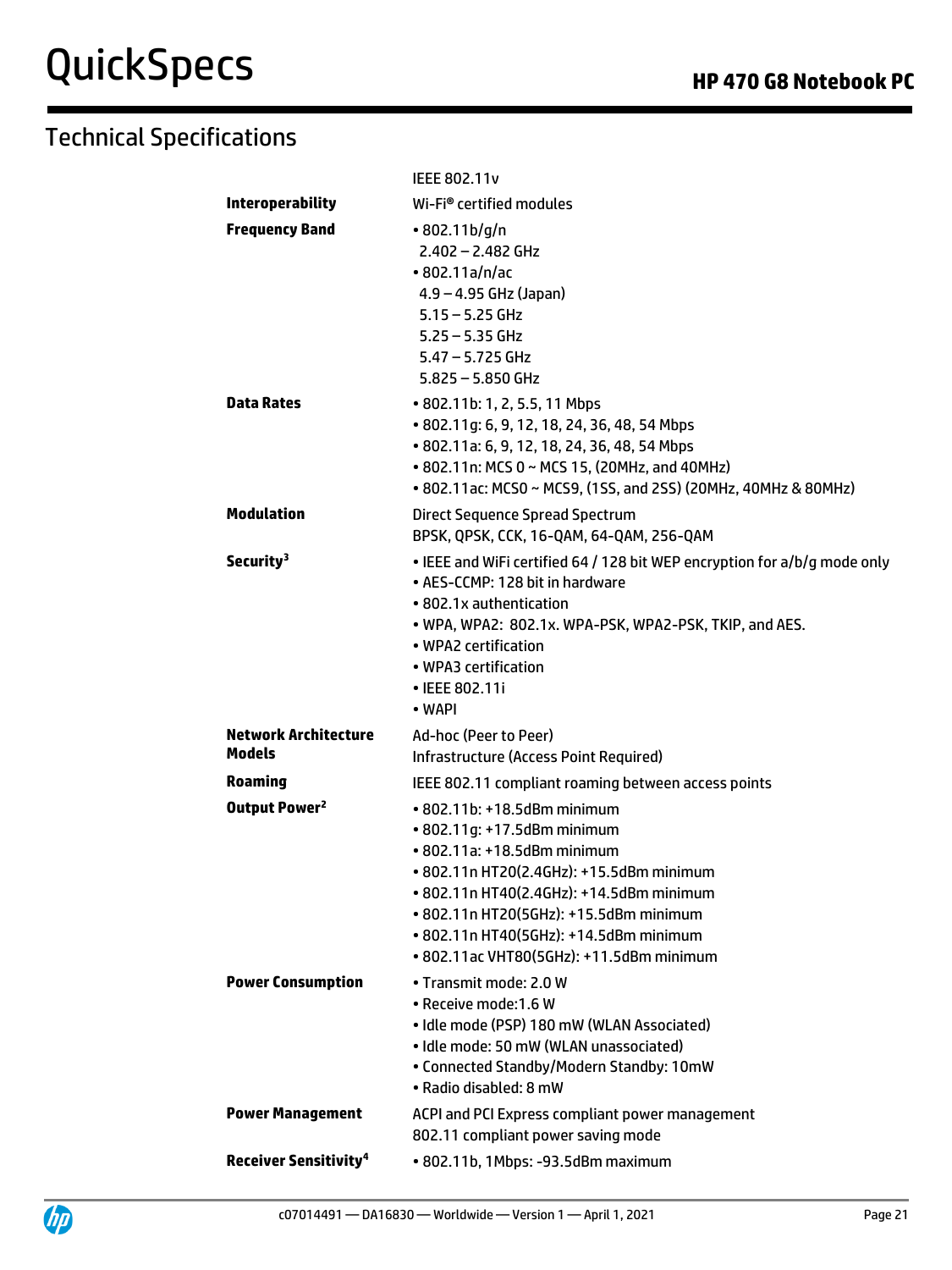# Technical Specifications

|                          | • 802.11b, 11Mbps: -84dBm maximum                                         |                                                                                                                                                 |  |
|--------------------------|---------------------------------------------------------------------------|-------------------------------------------------------------------------------------------------------------------------------------------------|--|
|                          | · 802.11a/g, 6Mbps: -86dBm maximum                                        |                                                                                                                                                 |  |
|                          | · 802.11a/g, 54Mbps: -72dBm maximum                                       |                                                                                                                                                 |  |
|                          | • 802.11n, MCS07: -67dBm maximum                                          |                                                                                                                                                 |  |
|                          | • 802.11n, MCS15: -64dBm maximum                                          |                                                                                                                                                 |  |
|                          | • 802.11ac, MCS0: -84dBm maximum                                          |                                                                                                                                                 |  |
|                          | • 802.11ac, MCS9: -59dBm maximum"                                         |                                                                                                                                                 |  |
| Antenna type             | enclosure.                                                                | High efficiency antenna with spatial diversity, mounted in the display<br>Two embedded dual band 2.4/5 GHz antennas are provided to the card to |  |
|                          |                                                                           | support WLAN MIMO communications and Bluetooth communications.                                                                                  |  |
| Form Factor              | PCI-Express M.2 MiniCard                                                  |                                                                                                                                                 |  |
| Dimensions               | 1. Type 2230: 2.3 x 22.0 x 30.0 mm<br>2. Type 1216: 1.67 x 12.0 x 16.0 mm |                                                                                                                                                 |  |
| Weight                   | 1. Type 2230: 2.8 g<br>2. Type 126: 1.3 g                                 |                                                                                                                                                 |  |
| <b>Operating Voltage</b> | $3.3v + 1 - 9%$                                                           |                                                                                                                                                 |  |
| Temperature              | <b>Operating</b><br>Non-operating                                         | 14° to 158° F (-10° to 70° C)<br>$-40^{\circ}$ to 176° F (-40° to 80° C)                                                                        |  |
| <b>Humidity</b>          | <b>Operating</b><br>Non-operating                                         | 10% to 90% (non-condensing)<br>5% to 95% (non-condensing)                                                                                       |  |
| Altitude                 | <b>Operating</b><br>Non-operating                                         | 0 to 10,000 ft (3,048 m)<br>0 to 50,000 ft (15,240 m)                                                                                           |  |
| <b>LED Activity</b>      | LED Amber - Radio OFF<br>LED Off - Radio ON                               |                                                                                                                                                 |  |

### **HP Integrated Module with Bluetooth 4.0/4.1/4.2/5.0 Wireless Technology**

| <b>Bluetooth Specification</b>                | 4.0/4.1/4.2/5.0 Compliant                                                                                                                                                                                                                                                                                              |
|-----------------------------------------------|------------------------------------------------------------------------------------------------------------------------------------------------------------------------------------------------------------------------------------------------------------------------------------------------------------------------|
| <b>Frequency Band</b>                         | 2402 to 2480 MHz                                                                                                                                                                                                                                                                                                       |
| <b>Number of Available</b><br><b>Channels</b> | Legacy: 0~79 (1 MHz/CH)<br>BLE: 0~39 (2 MHz/CH)                                                                                                                                                                                                                                                                        |
| <b>Signaling Data Rate</b>                    | Legacy: 3 Mbps data rate; throughput up to 2.17 Mbps<br>BLE: 1 Mbps data rate; throughput up to 0.2 Mbps<br>Legacy: Synchronous Connection Oriented links up to 3, 64 kbps, voice<br>channels<br>Legacy: Asynchronous Connection Less links 2178.1 kbps/177.1 kbps<br>asymmetric (3-DH5) or 864 kbps symmetric (3-EV5) |
| <b>Transmit Power</b>                         | The Bluetooth component shall operate as a Class II Bluetooth device with<br>a maximum transmit power of $+$ 4 dBm for BR and EDR.                                                                                                                                                                                     |

1. Wireless access point and internet service required and sold separately. Availability of public wireless access points limited. Wi-Fi 5 (802.11 ac) is backwards compatible with prior 802.11 specs.

2. The FCC has declared as of September 1, 2014 products that utilize passive scanning on channel 12/13 and are capable of transmitting must fully comply with requirements of 15.247 or otherwise disable those channels.

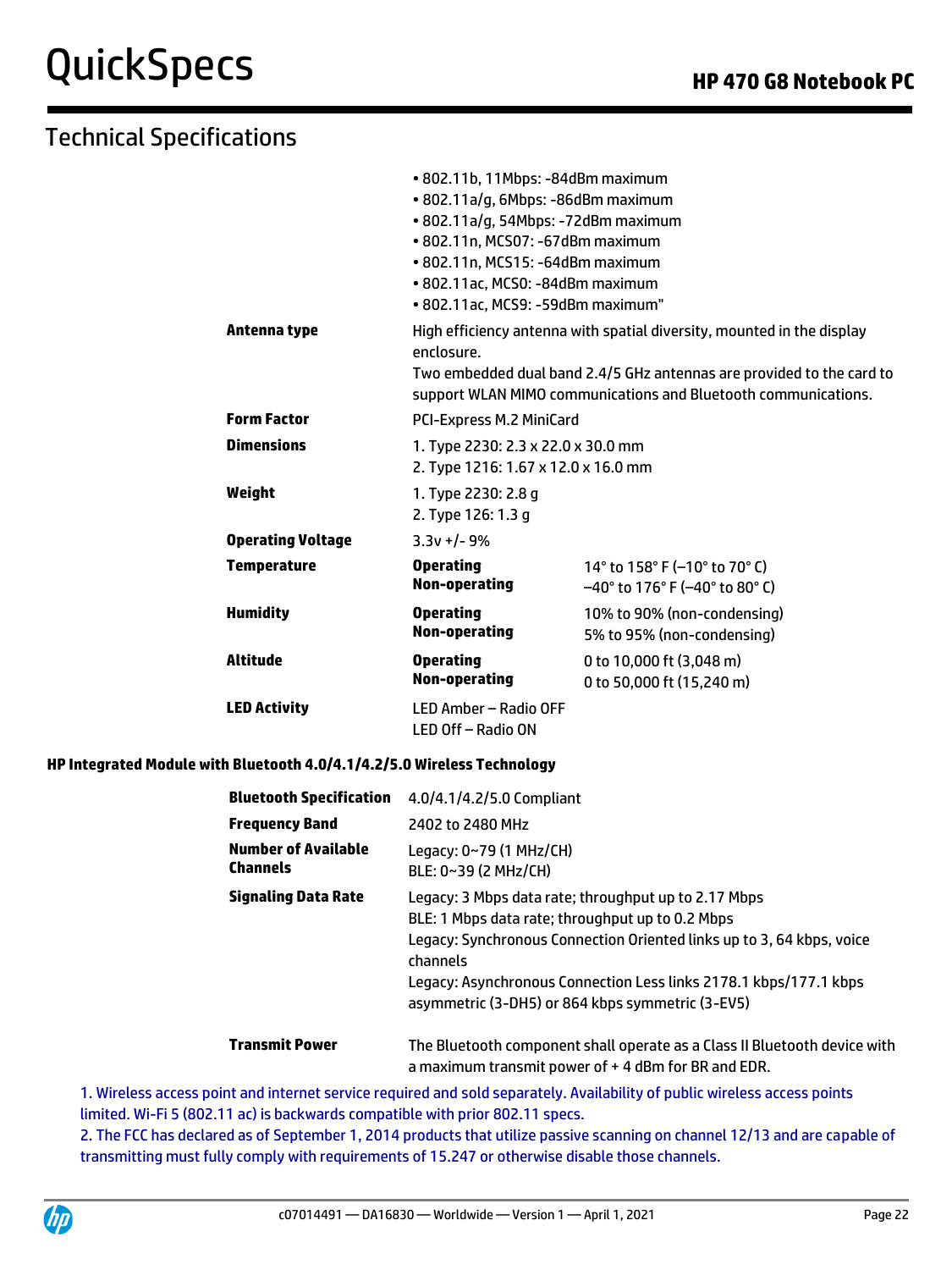3. Check latest software/driver release for updates on supported security features.

4. Receiver sensitivity is measured at a packet error rate of 8% for 802.11b (CKK modulation) and a packet error rate of 10% for 802.11a/g (OFDM modulation).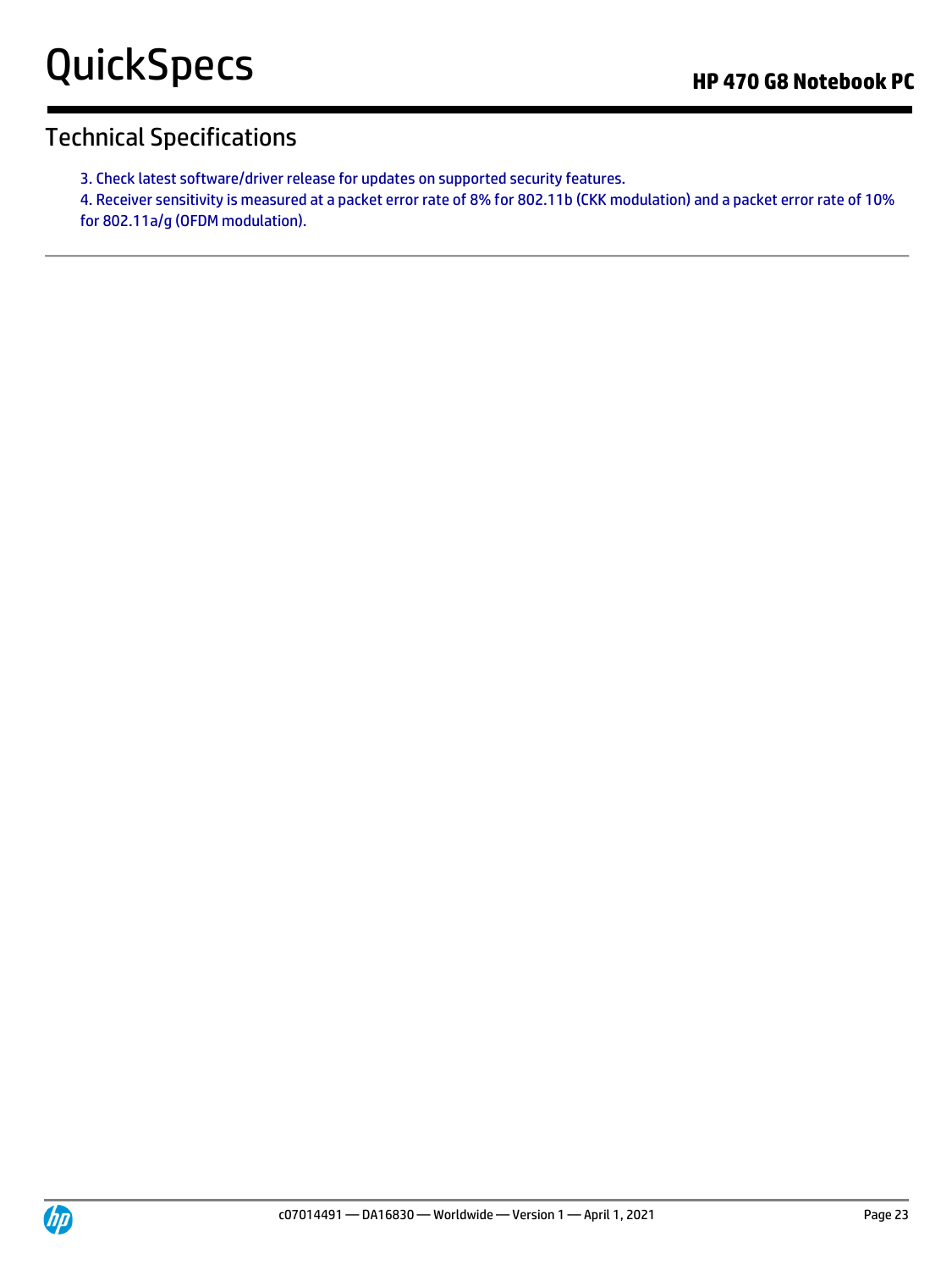# Technical Specifications

## **POWER**

| <b>HP 65W</b>                                                                                    | Dimensions (H x W x D)                         | 3.54x2.0x1.12in (9.0x5.1x2.85cm)                                                                                                                                                                                                                                                                           |                                                              |  |
|--------------------------------------------------------------------------------------------------|------------------------------------------------|------------------------------------------------------------------------------------------------------------------------------------------------------------------------------------------------------------------------------------------------------------------------------------------------------------|--------------------------------------------------------------|--|
| <b>AC Adapter 65 Watt</b><br><b>Smart nPFC Standard</b><br><b>Barrel 4.5mm Right Angle Input</b> | Weight                                         | $0.5$ lbs $(230g)$                                                                                                                                                                                                                                                                                         |                                                              |  |
|                                                                                                  |                                                | 100 to 240 VAC                                                                                                                                                                                                                                                                                             |                                                              |  |
| 1.0 <sub>m</sub>                                                                                 |                                                | <b>Input Efficiency</b>                                                                                                                                                                                                                                                                                    | 88.0 % at 115 Vac and 89.0 % at 230Vac                       |  |
|                                                                                                  |                                                | <b>Input frequency range</b>                                                                                                                                                                                                                                                                               | $47 \sim 63$ Hz                                              |  |
|                                                                                                  |                                                | <b>Input AC current</b>                                                                                                                                                                                                                                                                                    | Max. 1.7 A at 90 VAC                                         |  |
|                                                                                                  | <b>Output</b>                                  | <b>Output power</b>                                                                                                                                                                                                                                                                                        | 65W                                                          |  |
|                                                                                                  |                                                | <b>DC</b> output                                                                                                                                                                                                                                                                                           | 19.5 V                                                       |  |
|                                                                                                  |                                                | Hold-up time                                                                                                                                                                                                                                                                                               | 5 msec at 115 V input                                        |  |
|                                                                                                  |                                                | <b>Output current limit</b>                                                                                                                                                                                                                                                                                | <11.0A Over voltage protection-29V max<br>automatic shutdown |  |
|                                                                                                  | <b>Connector</b>                               | 4.5mm Barrel Type, 3 pin/grounded, mates with interchangeable cords                                                                                                                                                                                                                                        |                                                              |  |
|                                                                                                  | <b>Environmental Design</b>                    | <b>Operating</b><br>temperature                                                                                                                                                                                                                                                                            | 32°F to 95°F (0°C to 35°C)                                   |  |
|                                                                                                  |                                                | temperature                                                                                                                                                                                                                                                                                                | Non-operating (storage) -4°F to 185°F (-20°C to 85°C)        |  |
|                                                                                                  |                                                | <b>Altitude</b>                                                                                                                                                                                                                                                                                            | 1 to 16,400 ft (0 to 5000 m)                                 |  |
|                                                                                                  |                                                | <b>Humidity</b>                                                                                                                                                                                                                                                                                            | 20% to 95%                                                   |  |
|                                                                                                  |                                                | <b>Storage Humidity</b>                                                                                                                                                                                                                                                                                    | 10% to 95%                                                   |  |
|                                                                                                  | <b>EMI and Safety</b><br><b>Certifications</b> | CE Mark - full compliance with LVD and EMC directives.<br>Worldwide safety standards - IEC60950, EN60950, UL60950, Class1,<br>SELV; Agency approvals - C-UL-US, NORDICS, DENAN, EN55022 Class B,<br>FCC Class B, CISPR22 Class B, CCC, NOM-1 NYCE.<br>MTBF - over 200,000 hours at 25°C ambient condition. |                                                              |  |
| 45 W AC adapter                                                                                  | <b>Dimensions</b>                              | 3.74x1.77x1.05in (9.5x4.5x2.68cm)                                                                                                                                                                                                                                                                          |                                                              |  |
| <b>AC Adapter 45 Watt</b><br><b>Smart nPFC Standard</b>                                          | Weight                                         | $0.44$ lbs $(200q)$                                                                                                                                                                                                                                                                                        |                                                              |  |
| <b>Barrel 4.5mm Right Angle Input</b>                                                            |                                                | 100 to 240 VAC                                                                                                                                                                                                                                                                                             |                                                              |  |
| 1.0 <sub>m</sub>                                                                                 |                                                | <b>Input Efficiency</b>                                                                                                                                                                                                                                                                                    | 87.74 % at 115 Vac and 88.4 % at 230Vac                      |  |
|                                                                                                  |                                                | <b>Input frequency range</b>                                                                                                                                                                                                                                                                               | $47 \sim 63$ Hz                                              |  |
|                                                                                                  |                                                | <b>Input AC current</b>                                                                                                                                                                                                                                                                                    | Max. 1.4 A at 90 Vac                                         |  |
|                                                                                                  | <b>Output</b>                                  | <b>Output power</b>                                                                                                                                                                                                                                                                                        | 45 W                                                         |  |
|                                                                                                  |                                                | <b>DC</b> output                                                                                                                                                                                                                                                                                           | 19.5 V                                                       |  |
|                                                                                                  |                                                | Hold-up time                                                                                                                                                                                                                                                                                               | 5 ms at 115 VAC input                                        |  |
|                                                                                                  |                                                | <b>Output current limit</b>                                                                                                                                                                                                                                                                                | <11.0A Over voltage protection-29V max<br>automatic shutdown |  |
|                                                                                                  | <b>Connector</b>                               | 4.5mm Barrel Type, 3 pin/grounded, mates with interchangeable cords                                                                                                                                                                                                                                        |                                                              |  |
|                                                                                                  | <b>Environmental Design</b>                    | <b>Operating</b><br>temperature                                                                                                                                                                                                                                                                            | 32°F to 95°F (0° to 35°C)                                    |  |

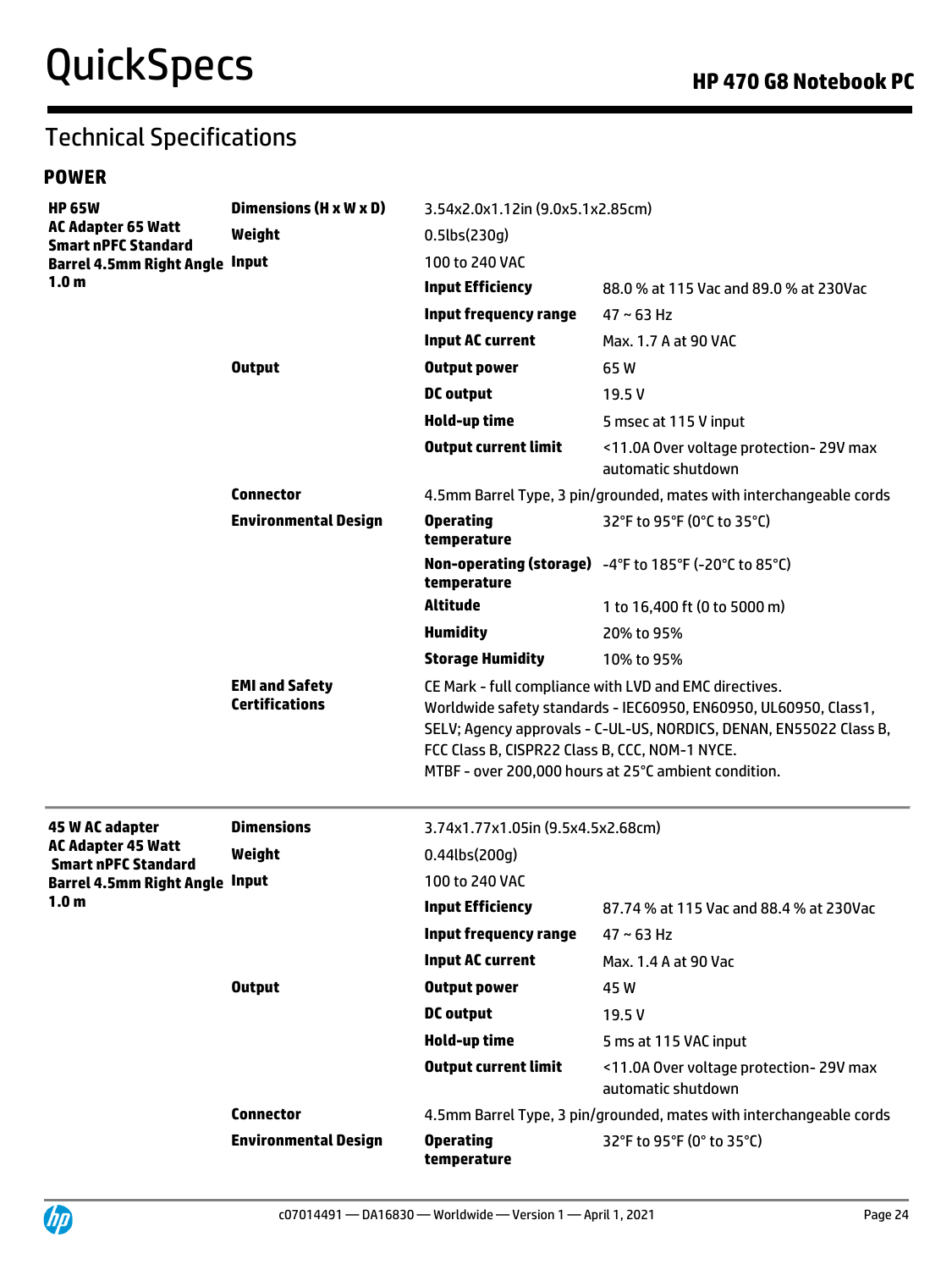| Altitude<br>1 to 16,400 ft (0 to 5000m)<br><b>Humidity</b><br>20% to 95%<br><b>Storage Humidity</b><br>10% to 95%<br><b>EMI and Safety</b><br>CE Mark - full compliance with LVD and EMC directives.<br><b>Certifications</b><br>Worldwide safety standards - IEC60950, EN60950, UL60950, Class1,<br>SELV; Agency approvals - C-UL-US, NORDICS, DENAN, EN55022 Class B,<br>FCC Class B, CISPR22 Class B, CCC, NOM-1 NYCE.<br>MTBF - over 200,000 hours at 25°C ambient condition.<br>HP 3-cell Long Life Li-Ion Dimensions<br>6 x 186.85 x 90.2 mm (0.236 x 7.35 x 3.55 inch)<br>(41 Wh)<br>Weight<br>$0.175$ kg $(0.38$ lb)<br>Cells/Type<br>3cell Lithium-Ion Polymer cell / 515974<br><b>Voltage</b><br>11.28V/11.34V<br><b>Amp-hour capacity</b><br>3.635Ah / 3.62Ah<br><b>Watt-hour capacity</b><br>$41$ Wh <sup>1</sup><br><b>Operating (Charging)</b><br>32° to 113° F (0° to 45°C)<br><b>Operating (Discharging)</b><br>14° to 122° F (-10° to 60°C)<br><b>Fuel Gauge LED</b><br>N/A<br><b>Warranty</b><br>1-year<br><b>Optional Travel Battery</b><br><b>No</b><br><b>Available</b> |  | temperature | Non-operating (storage) -4°F to 185°F (-20° to 85°C) |
|----------------------------------------------------------------------------------------------------------------------------------------------------------------------------------------------------------------------------------------------------------------------------------------------------------------------------------------------------------------------------------------------------------------------------------------------------------------------------------------------------------------------------------------------------------------------------------------------------------------------------------------------------------------------------------------------------------------------------------------------------------------------------------------------------------------------------------------------------------------------------------------------------------------------------------------------------------------------------------------------------------------------------------------------------------------------------------------------|--|-------------|------------------------------------------------------|
|                                                                                                                                                                                                                                                                                                                                                                                                                                                                                                                                                                                                                                                                                                                                                                                                                                                                                                                                                                                                                                                                                              |  |             |                                                      |
|                                                                                                                                                                                                                                                                                                                                                                                                                                                                                                                                                                                                                                                                                                                                                                                                                                                                                                                                                                                                                                                                                              |  |             |                                                      |
|                                                                                                                                                                                                                                                                                                                                                                                                                                                                                                                                                                                                                                                                                                                                                                                                                                                                                                                                                                                                                                                                                              |  |             |                                                      |
|                                                                                                                                                                                                                                                                                                                                                                                                                                                                                                                                                                                                                                                                                                                                                                                                                                                                                                                                                                                                                                                                                              |  |             |                                                      |
|                                                                                                                                                                                                                                                                                                                                                                                                                                                                                                                                                                                                                                                                                                                                                                                                                                                                                                                                                                                                                                                                                              |  |             |                                                      |
|                                                                                                                                                                                                                                                                                                                                                                                                                                                                                                                                                                                                                                                                                                                                                                                                                                                                                                                                                                                                                                                                                              |  |             |                                                      |
|                                                                                                                                                                                                                                                                                                                                                                                                                                                                                                                                                                                                                                                                                                                                                                                                                                                                                                                                                                                                                                                                                              |  |             |                                                      |
|                                                                                                                                                                                                                                                                                                                                                                                                                                                                                                                                                                                                                                                                                                                                                                                                                                                                                                                                                                                                                                                                                              |  |             |                                                      |
|                                                                                                                                                                                                                                                                                                                                                                                                                                                                                                                                                                                                                                                                                                                                                                                                                                                                                                                                                                                                                                                                                              |  |             |                                                      |
|                                                                                                                                                                                                                                                                                                                                                                                                                                                                                                                                                                                                                                                                                                                                                                                                                                                                                                                                                                                                                                                                                              |  |             |                                                      |
|                                                                                                                                                                                                                                                                                                                                                                                                                                                                                                                                                                                                                                                                                                                                                                                                                                                                                                                                                                                                                                                                                              |  |             |                                                      |
|                                                                                                                                                                                                                                                                                                                                                                                                                                                                                                                                                                                                                                                                                                                                                                                                                                                                                                                                                                                                                                                                                              |  |             |                                                      |
|                                                                                                                                                                                                                                                                                                                                                                                                                                                                                                                                                                                                                                                                                                                                                                                                                                                                                                                                                                                                                                                                                              |  |             |                                                      |
|                                                                                                                                                                                                                                                                                                                                                                                                                                                                                                                                                                                                                                                                                                                                                                                                                                                                                                                                                                                                                                                                                              |  |             |                                                      |
|                                                                                                                                                                                                                                                                                                                                                                                                                                                                                                                                                                                                                                                                                                                                                                                                                                                                                                                                                                                                                                                                                              |  |             |                                                      |

1. Actual battery Watt-hours (Wh) will vary from design capacity. Battery capacity will naturally decrease with shelf life, time, usage, environment, temperature, system configuration, loaded apps, features, power management settings and other factors.

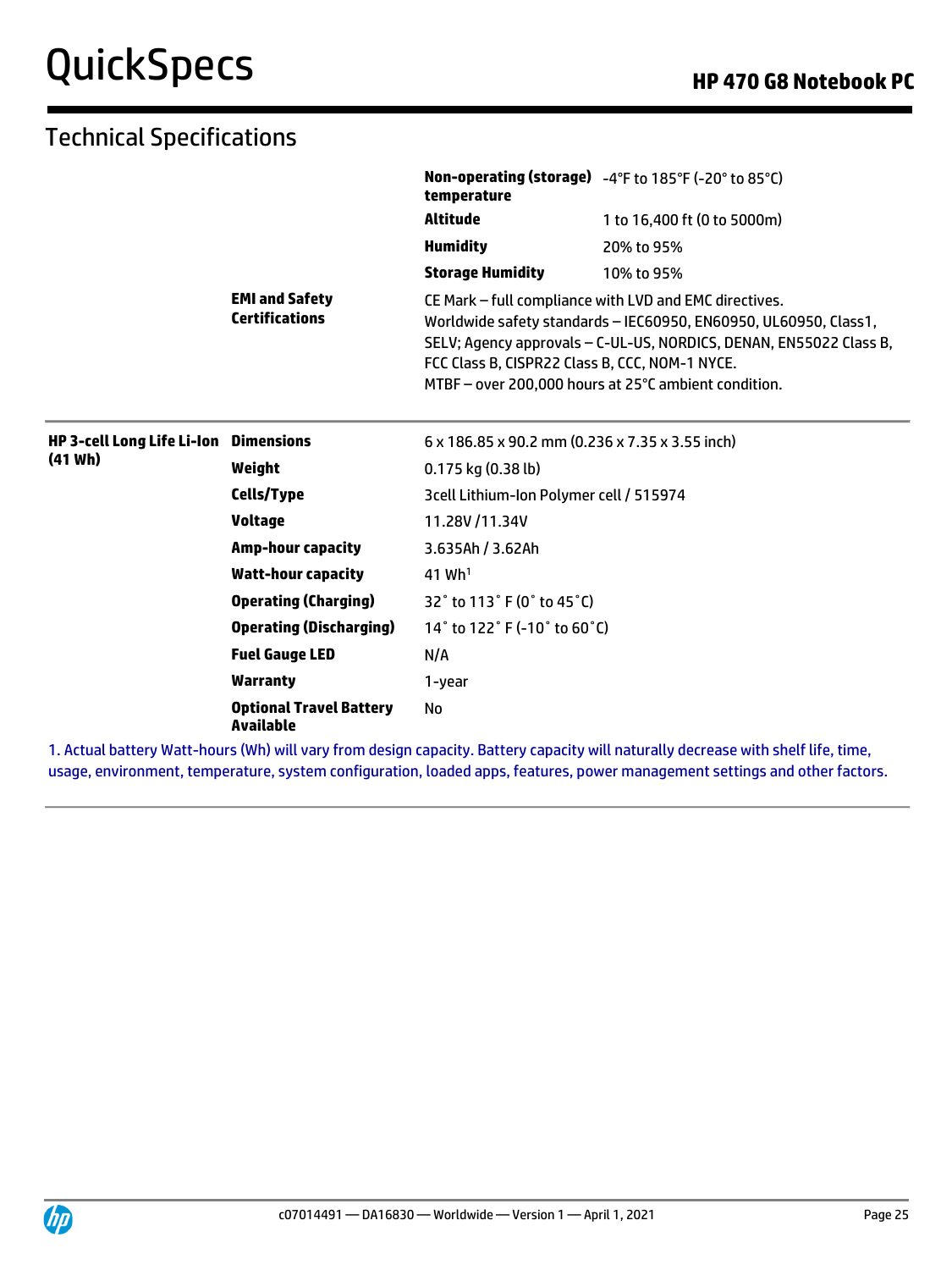## **Fingerprint Reader<sup>1</sup>**

Model: Elan eFSA80ST touch sensor Mobile Voltage Operation: 2.65V to 3.6V Operating Temperature: 32° to 95° F (0° to 35° C) Current Consumption Image: 50mA peak Low Latency Wait For Finger: <900 uA Capture Rate: 20cm/sec ESD Resistance: IEC 61000-4-2 (+15KV) Detection Matrix: 508 dpi / 4x4mm sensor area FRR (False Reject Rate) / FAR (False Acceptance Rate): FRR ~ 2% @ 1:50K FAR

### 1. HP Fingerprint Sensor is as an optional feature.

## **Country of Origin**

China

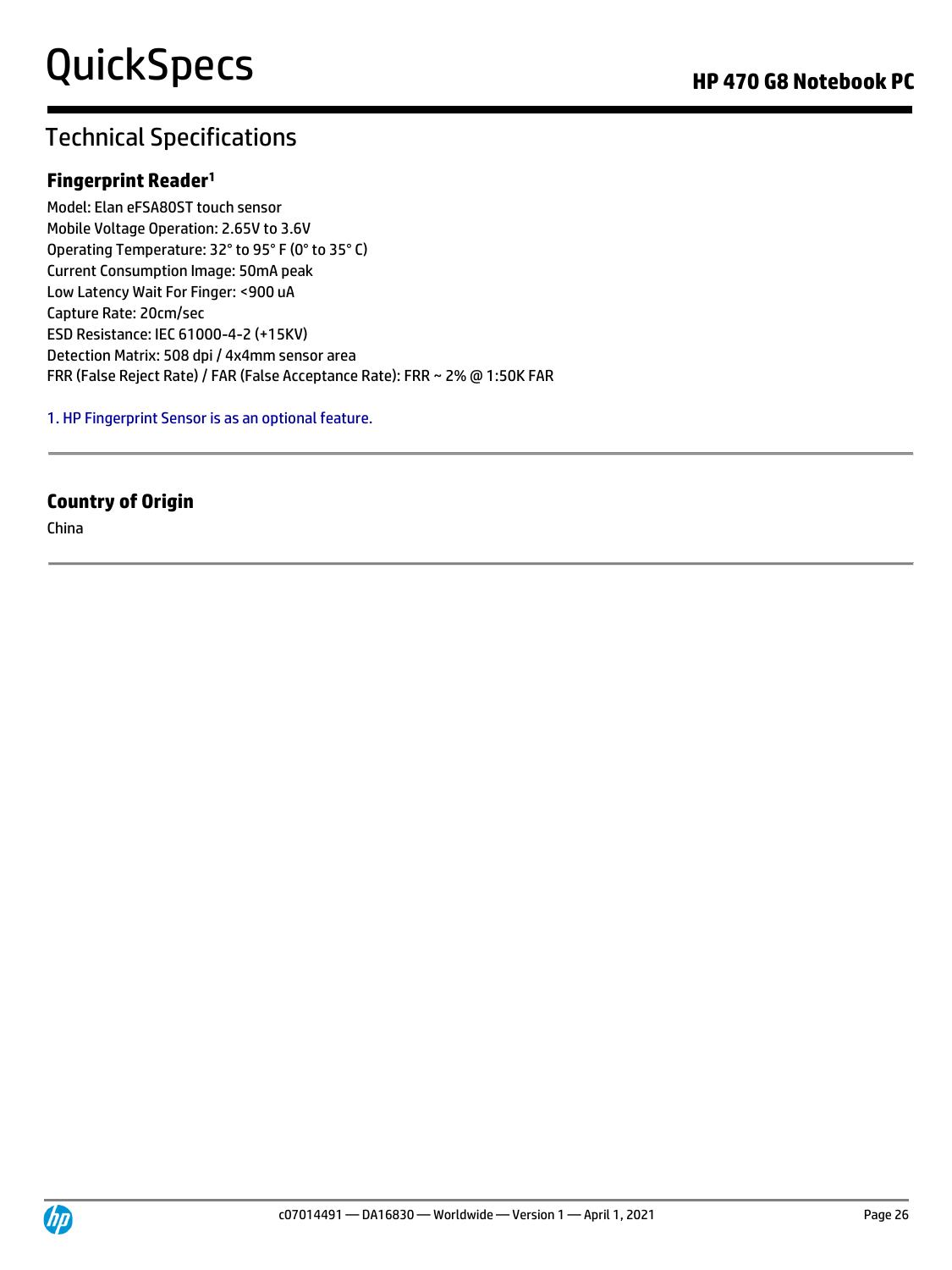# Options and Accessories (sold separately and availability may vary by country)

| <b>Type</b>  | <b>Description</b>                                              | <b>Part Number</b>            |
|--------------|-----------------------------------------------------------------|-------------------------------|
| Cases        | HP Executive 17.3 Backpack                                      | 6KD05AA                       |
|              | HP Executive 17.3 Top Load                                      | 6KD08AA                       |
|              | Renew Business 17" Backpack BULK<br>Renew Business 17" Backpack | 3E2U5A6<br>3E2U5AA            |
|              | <b>Renew Business 17" Bag</b>                                   | 3E2U6AA                       |
| <b>Docks</b> | HP USB-C/A 120W G2 Universal Dock                               | 5TW13AA, 5TW13ET, 5TW13UT     |
|              | HP Wireless USB Premium Keyboard                                | Z9N41AA, Z9N41AT              |
|              | HP Wireless Rechargeable 950MK Mouse and Keyboard               | 3M165AA, 3M165UT              |
|              | HP 235 WL Mouse and Keyboard Combo                              | 1Y4D0AA, 1Y4D0UT              |
|              | HP Wired Desktop 320MK Mouse and Keyboard                       | 9SR36AA, 9SR36UT, 9SR36ET     |
|              | HP Wired Desktop 320K Keyboard                                  | 9SR37AA, 9SR37UT, 9SR37ET     |
|              | HP Wired Desktop 320M Mouse                                     | 9VA80AA, 9VA80UT, 9VA80ET     |
|              | HP 125 Wired Keyboard                                           | 266C9AA, 266C9UT, 266C9ET     |
|              | HP 225 Wired Mouse and Keyboard Combo                           | 286J4AA, 286J4UT, 286J4ET     |
|              | <b>HP Wired Mouse</b>                                           | 265A9AA, 265A9UT, 265A9ET     |
|              | <b>HP LSR Wired Mouse</b>                                       | 265D9AA, 265D9UT, 265D9UT     |
|              | <b>HP Bluetooth Fingerprint Reader USB Mouse</b>                | 4TS44AA,4TS44UT,4TS44ET       |
|              | <b>HP Bluetooth Travel Bluetooth Mouse</b>                      | 6SP30AA,6SP30UT,6SP30ET       |
|              | <b>HP Comfort Grip USB Wireless Mouse</b>                       | H2L63AA, H2L63UT              |
|              | HP Presenter Bluetooth 4.2 Bluetooth Mouse                      | 2CE30AA, 2CE30UT, 2CE30ET     |
|              | HP USB 320M Wired Mouse                                         | 9VA80AA, 9VA80UT, 9VA80ET     |
|              | <b>HP USB Premium USB Mouse</b>                                 | 1JR32AA#ABA,1JR32UT           |
|              | <b>HP USB Premium Wireless Mouse</b>                            | 1JR31AA,1JR31UT               |
|              | <b>HP USB Travel USB Mouse</b>                                  | G1K28AA, G1K28ET              |
|              | HP Multi-Device 635 Black Wireless Mouse                        | 1D0K2AA                       |
|              | <b>HP Creator 935 Black Wireless Mouse</b>                      | 1D0K8AA                       |
|              | HP HDMI to VGA Adapter                                          | H4F02AA, H4F02UT, H4F02ET     |
|              | HP USB-C to RJ45 Adapter                                        | V8Y76AA, V7W66AA, V7W66UT     |
|              | HP USB-C to USB-A Adapter                                       | N2Z63AA, N2Z63UT              |
|              | HP 4.5 mm and USB-C Dock Adapter G2                             | 6LX61AA                       |
|              | HP USB-C to HDMI 2.0 Adapter                                    | 2PC54AA,1WC36UT,1WC36AA       |
|              | HP USB-C to RJ45 Adapter                                        | V8Y76AA, V7W66AA, V7W66UT     |
|              | HP USB-C to DisplayPort Adapter                                 | N9K78AA, N9K78UT              |
|              | HP USB-C to VGA Adapter                                         | P7Z54AA, N9K76AA, N9K76UT     |
|              | HP USB-C to 4.5mm Adapter                                       | 4ST73AA                       |
|              | HP USB 3.0 to Gigabit Adapter<br>HP HDMI to DVI Adapter         | N7P47AA<br>F5A28AA            |
| Dower        | UD CEW 4 E mm u Dangle 7 A mm Clim AC Douar Adapter             | <b>UCVOJAA UCVOJUTUCVOOAA</b> |

**Power HP 65W 4.5 mm wDongle 7.4 mm Slim AC Power Adapter** HP 65W Smart Power Adapter (w/ 4.5mm to 7.5mm DC dongle) H6Y82AA, H6Y82UTH6Y89AA, H6Y89UT, H6Y89ET

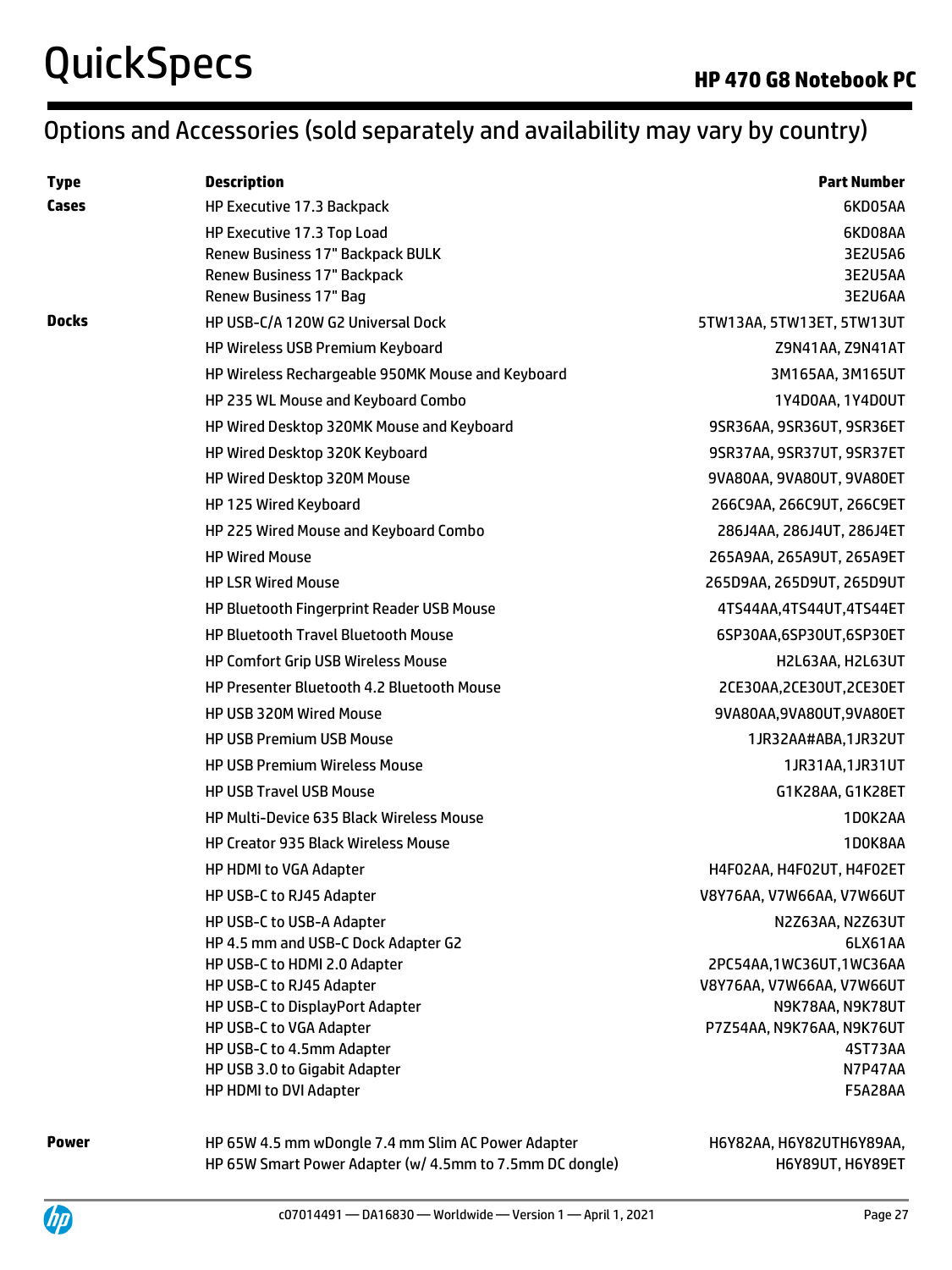# Options and Accessories (sold separately and availability may vary by country)

HP 65W 4.5 mm Smart AC Power Adapter Hexander H6Y89AA, H6Y89UT, H6Y89ET **Storage** HP USB DVD-Writer EXT ODD **WEIGHT AND RESOURCE AT A STATE OF A STATE AND RESOURLY STATES AND RESOURCE TO A STATE OF A STATE OF A STATE OF A STATE OF A STATE OF A STATE OF A STATE OF A STATE OF A STATE OF A STATE** 

F2B56ET